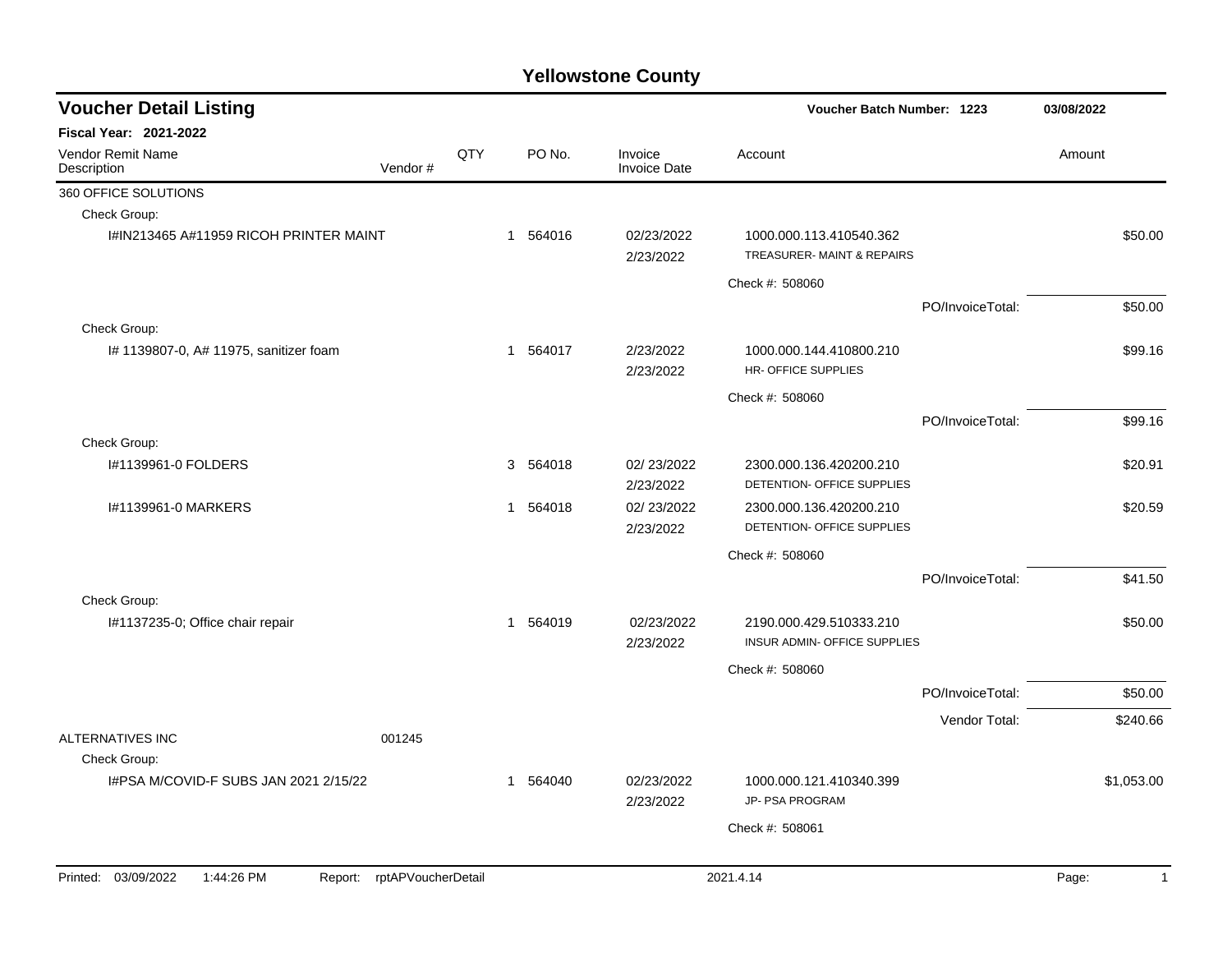| <b>Voucher Detail Listing</b>                                                  | Voucher Batch Number: 1223 |     | 03/08/2022 |                                |                                                           |                         |
|--------------------------------------------------------------------------------|----------------------------|-----|------------|--------------------------------|-----------------------------------------------------------|-------------------------|
| <b>Fiscal Year: 2021-2022</b>                                                  |                            |     |            |                                |                                                           |                         |
| Vendor Remit Name<br>Description                                               | Vendor#                    | QTY | PO No.     | Invoice<br><b>Invoice Date</b> | Account                                                   | Amount                  |
|                                                                                |                            |     |            |                                | PO/InvoiceTotal:                                          | \$1,053.00              |
|                                                                                |                            |     |            |                                | Vendor Total:                                             | \$1,053.00              |
| <b>ART SIGNS</b>                                                               |                            |     |            |                                |                                                           |                         |
| Check Group:                                                                   |                            |     |            |                                |                                                           |                         |
| ART SIGNS, 2/14/22, STREET SIGNS                                               |                            | 1   | 564051     | 02/23/2022<br>2/23/2022        | 2691.000.000.430200.362<br>RSID 771M ROAD MAINT & REPAIRS | \$1,432.00              |
|                                                                                |                            |     |            |                                |                                                           |                         |
|                                                                                |                            |     |            |                                | Check #: 508062                                           |                         |
|                                                                                |                            |     |            |                                | PO/InvoiceTotal:                                          | \$1,432.00              |
|                                                                                |                            |     |            |                                | Vendor Total:                                             | \$1,432.00              |
| <b>BALCO UNIFORM CO INC</b>                                                    | 041513                     |     |            |                                |                                                           |                         |
| Check Group:                                                                   |                            |     |            |                                |                                                           |                         |
| I#65010-5; Ballistic vest for new hire DS. *Partial employee<br>reimbursement* |                            |     | 1 564049   | 02/24/2022                     | 2300.000.130.420110.226                                   | \$693.00                |
|                                                                                |                            |     |            | 2/24/2022                      | ADMIN- CLOTHING & UNIFORMS                                |                         |
| <b>CREDIT FOR RETURN 11895</b>                                                 |                            |     | 564049     | 02/24/2022                     | 2300.000.130.420110.226                                   | (\$34.00)               |
|                                                                                |                            |     |            | 2/24/2022                      | <b>ADMIN- CLOTHING &amp; UNIFORMS</b>                     |                         |
|                                                                                |                            |     |            |                                | Check #: 508063                                           |                         |
|                                                                                |                            |     |            |                                | PO/InvoiceTotal:                                          | \$659.00                |
|                                                                                |                            |     |            |                                | Vendor Total:                                             | \$659.00                |
| <b>BARGREEN ELLINGSON INC</b>                                                  | 046659                     |     |            |                                |                                                           |                         |
| Check Group:                                                                   |                            |     |            |                                |                                                           |                         |
| I#010261592 BODY SOAP                                                          |                            | 9   | 564008     | 02/23/2022                     | 2300.000.136.420200.220                                   | \$557.10                |
|                                                                                |                            |     |            | 2/23/2022                      | DETENTION- OPERATING SUPPLIES                             |                         |
| I#010261592 MULTI SURF WIPES                                                   |                            | 36  | 564008     | 02/23/2022                     | 2300.000.136.420200.220                                   | \$250.20                |
|                                                                                |                            |     |            | 2/23/2022                      | DETENTION- OPERATING SUPPLIES                             |                         |
| I#010261592 45 GAL CAN LINER                                                   |                            | 1   | 564008     | 02/23/2022                     | 2300.000.136.420200.224                                   | \$44.19                 |
|                                                                                |                            |     |            | 2/23/2022                      | DETENTION- JANITORIAL SUPPLIES                            |                         |
| I#010261592 33 GAL CAN LINER                                                   |                            | 1   | 564008     | 02/23/2022                     | 2300.000.136.420200.224                                   | \$33.20                 |
|                                                                                |                            |     |            | 2/23/2022                      | DETENTION- JANITORIAL SUPPLIES                            |                         |
| I#010261592 WHT COCKTAIL NAP                                                   |                            | 11  | 564008     | 02/23/2022                     | 2300.000.136.420200.220                                   | \$198.00                |
|                                                                                |                            |     |            | 2/23/2022                      | <b>DETENTION- OPERATING SUPPLIES</b>                      |                         |
| Printed: 03/09/2022<br>1:44:26 PM<br>Report:                                   | rptAPVoucherDetail         |     |            |                                | 2021.4.14                                                 | $\overline{2}$<br>Page: |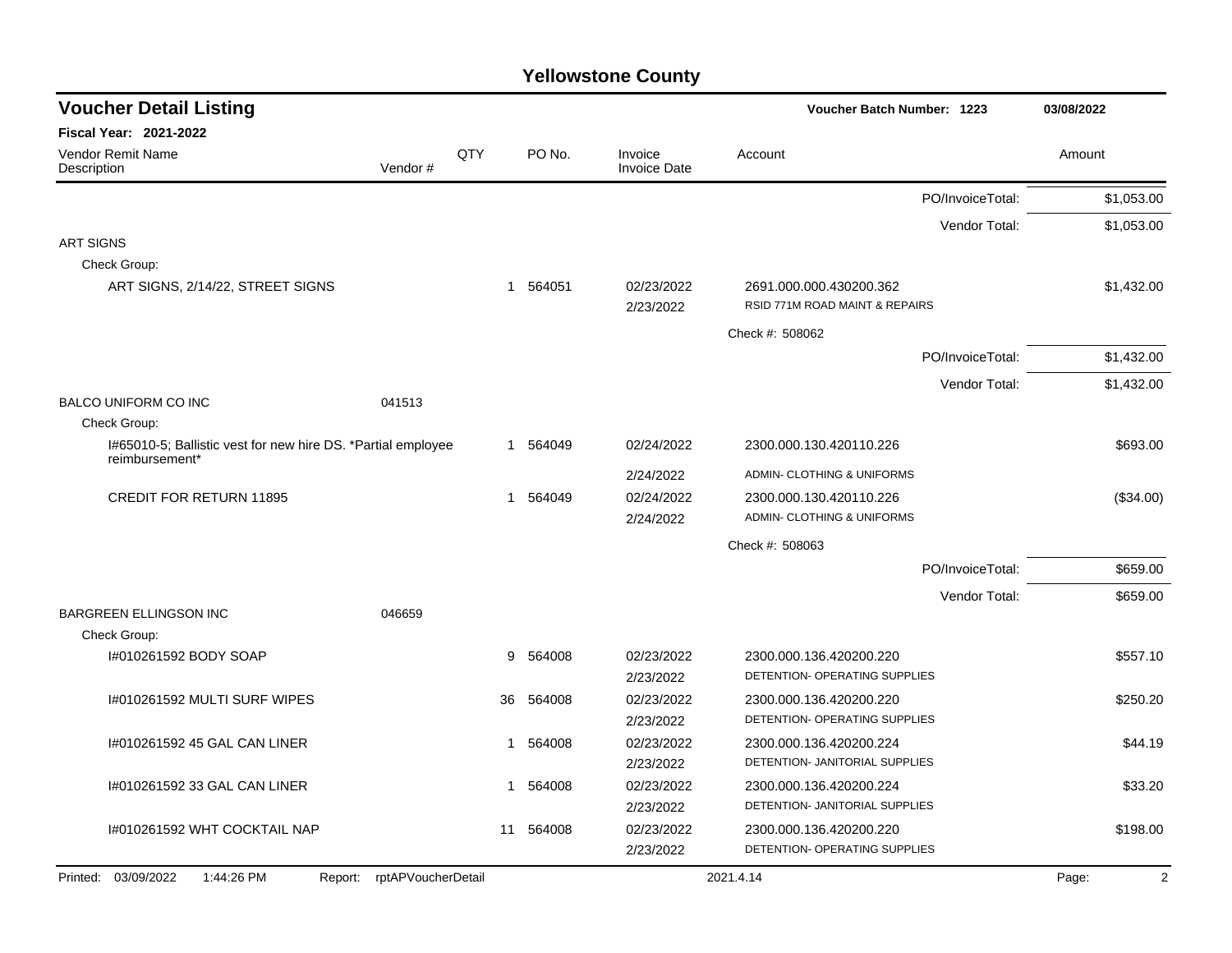| <b>Fiscal Year: 2021-2022</b>                                                                                                           |                  |            |
|-----------------------------------------------------------------------------------------------------------------------------------------|------------------|------------|
|                                                                                                                                         |                  |            |
| QTY<br><b>Vendor Remit Name</b><br>PO No.<br>Invoice<br>Account<br>Vendor#<br><b>Invoice Date</b><br>Description                        |                  | Amount     |
| I#010261592 TOILET PAPER<br>22 564008<br>02/23/2022<br>2300.000.136.420200.220                                                          |                  | \$1,009.36 |
| DETENTION- OPERATING SUPPLIES<br>2/23/2022                                                                                              |                  |            |
| I#010261592 FEM NAPKINS<br>6<br>564008<br>02/23/2022<br>2300.000.136.420200.220                                                         |                  | \$313.14   |
| DETENTION- OPERATING SUPPLIES<br>2/23/2022                                                                                              |                  |            |
| I#010261592 VEN TAMPONS<br>564008<br>02/23/2022<br>2300.000.136.420200.220<br>4                                                         |                  | \$379.76   |
| DETENTION- OPERATING SUPPLIES<br>2/23/2022                                                                                              |                  |            |
| I#010261592 ROLL TOWEL<br>564008<br>02/23/2022<br>2300.000.136.420200.220<br>1                                                          |                  | \$59.45    |
| DETENTION- OPERATING SUPPLIES<br>2/23/2022                                                                                              |                  |            |
| 02/23/2022<br>I#010261592 KRAFT BAGS<br>$\overline{2}$<br>564008<br>2300.000.136.420200.220                                             |                  | \$175.90   |
| DETENTION- OPERATING SUPPLIES<br>2/23/2022                                                                                              |                  |            |
| I#010261591 MULTI SUR WIPES<br>564008<br>02/23/2022<br>2300.000.136.420200.220<br>17                                                    |                  | \$118.15   |
| DETENTION- OPERATING SUPPLIES<br>2/23/2022                                                                                              |                  |            |
| I#010257666 MULTI SUR WIPES<br>564008<br>02/23/2022<br>$12 \overline{ }$<br>2300.000.136.420200.220                                     |                  | \$83.40    |
| DETENTION- OPERATING SUPPLIES<br>2/23/2022                                                                                              |                  |            |
| Check #: 508064                                                                                                                         |                  |            |
|                                                                                                                                         | PO/InvoiceTotal: | \$3,221.85 |
|                                                                                                                                         | Vendor Total:    | \$3,221.85 |
| <b>BIG DITCH COMPANY</b>                                                                                                                |                  |            |
| Check Group:                                                                                                                            |                  |            |
| 2/1/22 WATER RIGHTS<br>1 564012<br>02/23/2022<br>2623.000.000.460430.362                                                                |                  | \$850.00   |
| <b>RSID 701M PARKS MAINT &amp; REPAIRS</b><br>2/23/2022                                                                                 |                  |            |
| Check #: 508065                                                                                                                         |                  |            |
|                                                                                                                                         | PO/InvoiceTotal: | \$850.00   |
|                                                                                                                                         | Vendor Total:    | \$850.00   |
| <b>BILLINGS CLINIC TRAINING CENTER</b>                                                                                                  |                  |            |
| Check Group:                                                                                                                            |                  |            |
| 1#20400 BLS COURSE CARDS FEB 14,2022<br>564014<br>02/23/2022<br>2300.000.136.420200.380<br>6<br><b>DETENTION- TRAINING</b><br>2/23/2022 |                  | \$36.00    |
| Check #: 508066                                                                                                                         |                  |            |
|                                                                                                                                         | PO/InvoiceTotal: | \$36.00    |
| Printed: 03/09/2022<br>rptAPVoucherDetail<br>1:44:26 PM<br>2021.4.14<br>Report:                                                         |                  | 3<br>Page: |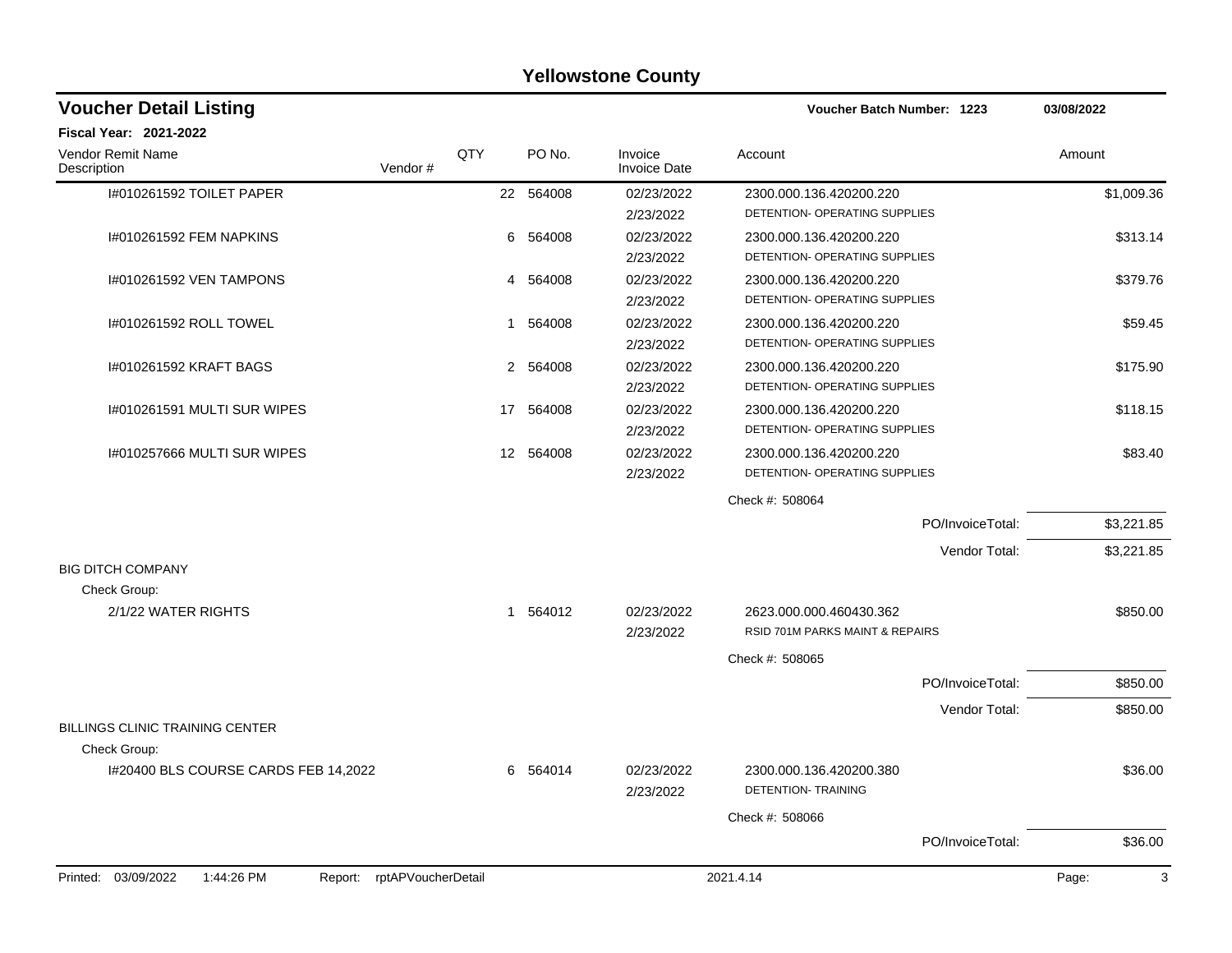| <b>Voucher Detail Listing</b>                 |                               |     |                        |                                | Voucher Batch Number: 1223                                   |                  | 03/08/2022              |
|-----------------------------------------------|-------------------------------|-----|------------------------|--------------------------------|--------------------------------------------------------------|------------------|-------------------------|
| <b>Fiscal Year: 2021-2022</b>                 |                               |     |                        |                                |                                                              |                  |                         |
| <b>Vendor Remit Name</b><br>Description       | Vendor#                       | QTY | PO No.                 | Invoice<br><b>Invoice Date</b> | Account                                                      |                  | Amount                  |
|                                               |                               |     |                        |                                |                                                              | Vendor Total:    | \$36.00                 |
| CAVIN ENGEL CONCRETE LLC                      |                               |     |                        |                                |                                                              |                  |                         |
| Check Group:                                  |                               |     |                        |                                |                                                              |                  |                         |
| I#493878; Concrete Site Improvement           |                               |     | 564035<br>$\mathbf{1}$ | 02/24/2022<br>2/24/2022        | 4050.000.599.420110.920<br>SHERIFF- CAPITAL OUTLAY/ BUILDING |                  | \$5,690.00              |
| Less 1% MT Contractor Gross Receipts          |                               |     | 1 564035               | 02/24/2022<br>2/24/2022        | 4050.000.599.420110.920<br>SHERIFF- CAPITAL OUTLAY/ BUILDING |                  | (\$56.90)               |
|                                               |                               |     |                        |                                | Check #: 508067                                              |                  |                         |
|                                               |                               |     |                        |                                |                                                              | PO/InvoiceTotal: | \$5,633.10              |
|                                               |                               |     |                        |                                |                                                              | Vendor Total:    | \$5,633.10              |
| CENTURYLINK                                   |                               |     |                        |                                |                                                              |                  |                         |
| Check Group:                                  |                               |     |                        |                                |                                                              |                  |                         |
| A#406-628-9337-450B FEB 2022                  |                               |     | 564015<br>1            | 02/23/2022<br>2/23/2022        | 1000.000.113.410540.345<br>TREASURER- TELEPHONE & TECHNOLOGY |                  | \$54.69                 |
| A#406-628-9337-450B FEB 2022 LATE FEE         |                               |     | 1 564015               | 02/23/2022<br>2/23/2022        | 1000.000.113.410540.345<br>TREASURER- TELEPHONE & TECHNOLOGY |                  | \$15.00                 |
|                                               |                               |     |                        |                                | Check #: 508068                                              |                  |                         |
|                                               |                               |     |                        |                                |                                                              | PO/InvoiceTotal: | \$69.69                 |
| Check Group:                                  |                               |     |                        |                                |                                                              |                  |                         |
| A#M-406-245-4196 766M; CUSTER REPEATER 2/7/22 |                               |     | 1 564054               | 2/23/2022<br>2/23/2022         | 1000.000.124.420600.340<br><b>DES-UTILITIES</b>              |                  | \$44.61                 |
|                                               |                               |     |                        |                                | Check #: 508068                                              |                  |                         |
|                                               |                               |     |                        |                                |                                                              | PO/InvoiceTotal: | \$44.61                 |
|                                               |                               |     |                        |                                |                                                              | Vendor Total:    | \$114.30                |
| <b>CREATIVE MONOGRAMS</b><br>Check Group:     | 010034                        |     |                        |                                |                                                              |                  |                         |
| I#88694 Education Supplies 2/15/22            |                               |     | 564043<br>1            | 02/23/2022<br>2/23/2022        | 2140.000.403.431100.336<br><b>WEED- PUBLIC RELATIONS</b>     |                  | \$112.00                |
|                                               |                               |     |                        |                                | Check #: 508069                                              |                  |                         |
|                                               |                               |     |                        |                                |                                                              | PO/InvoiceTotal: | \$112.00                |
| Printed: 03/09/2022<br>1:44:26 PM             | rptAPVoucherDetail<br>Report: |     |                        |                                | 2021.4.14                                                    |                  | Page:<br>$\overline{4}$ |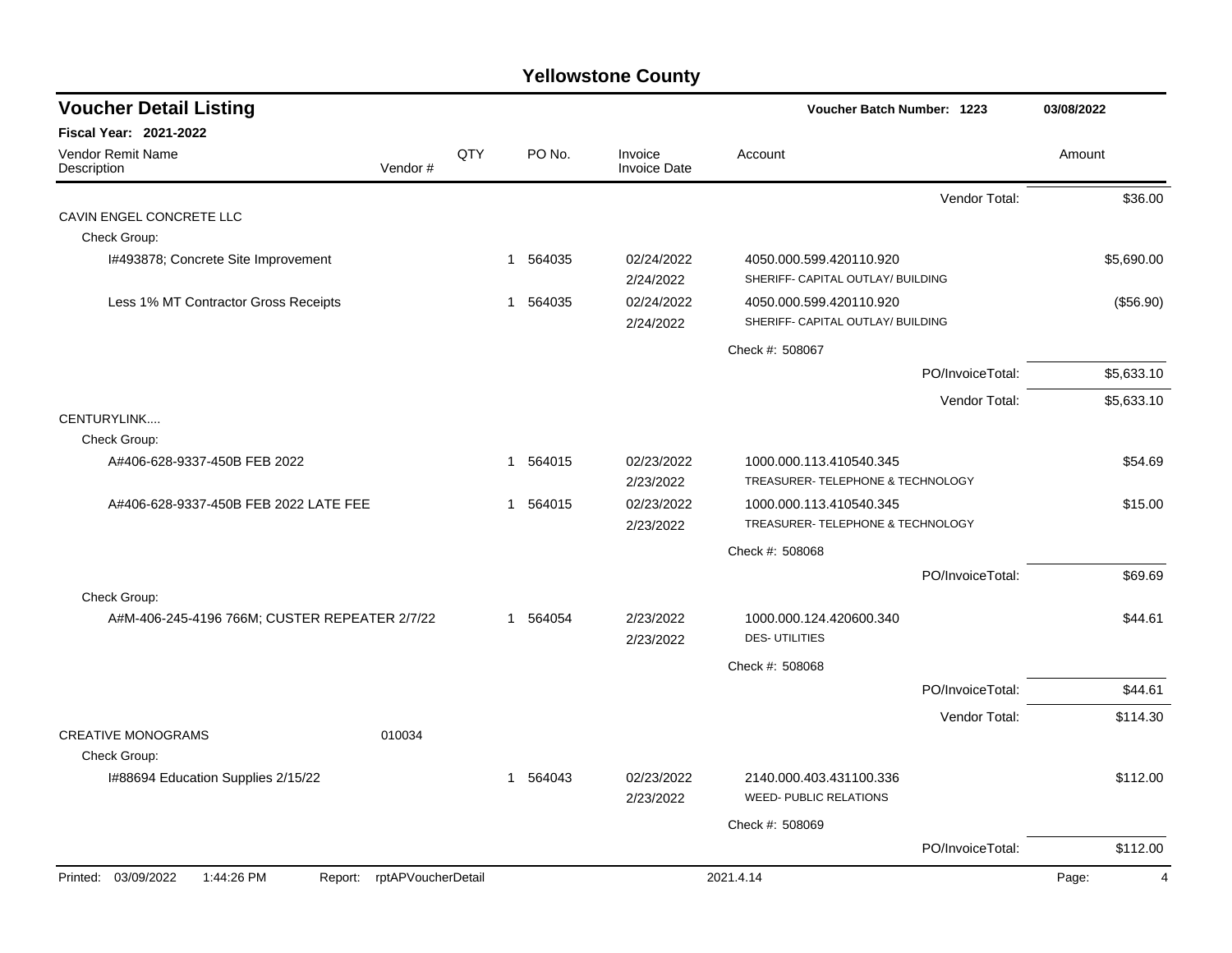| <b>Voucher Detail Listing</b>                            |         |     |             |                                | <b>Voucher Batch Number: 1223</b>                          |                  | 03/08/2022  |
|----------------------------------------------------------|---------|-----|-------------|--------------------------------|------------------------------------------------------------|------------------|-------------|
| Fiscal Year: 2021-2022                                   |         |     |             |                                |                                                            |                  |             |
| Vendor Remit Name<br>Description                         | Vendor# | QTY | PO No.      | Invoice<br><b>Invoice Date</b> | Account                                                    |                  | Amount      |
|                                                          |         |     |             |                                |                                                            | Vendor Total:    | \$112.00    |
| <b>CUSHING TERRELL</b>                                   |         |     |             |                                |                                                            |                  |             |
| Check Group:                                             |         |     |             |                                |                                                            |                  |             |
| I#165328; ARPA - YC21 LED Signage Design                 |         |     | 564030<br>1 | 02/23/2022<br>2/23/2022        | 2260.000.199.440150.398<br>ARPA-VARIABLE CONTRACT SERVICES |                  | \$5,175.71  |
|                                                          |         |     |             |                                | Check #: 508070                                            |                  |             |
|                                                          |         |     |             |                                |                                                            | PO/InvoiceTotal: | \$5,175.71  |
|                                                          |         |     |             |                                |                                                            | Vendor Total:    | \$5,175.71  |
| <b>ECONOPRINT</b>                                        |         |     |             |                                |                                                            |                  |             |
| Check Group:                                             |         |     |             |                                |                                                            |                  |             |
| #313211 REG #10 ENV                                      |         |     | 564022<br>1 | 02/23/2022<br>2/23/2022        | 2300.000.136.420200.220<br>DETENTION- OPERATING SUPPLIES   |                  | \$152.60    |
| I#313227 PROPERTY RELEASE FORMS                          |         |     | 564022<br>1 | 02/23/2022<br>2/23/2022        | 2300.000.136.420200.220<br>DETENTION- OPERATING SUPPLIES   |                  | \$180.81    |
|                                                          |         |     |             |                                | Check #: 508071                                            |                  |             |
|                                                          |         |     |             |                                |                                                            | PO/InvoiceTotal: | \$333.41    |
|                                                          |         |     |             |                                |                                                            | Vendor Total:    | \$333.41    |
| <b>FRIEDEL LLC</b>                                       |         |     |             |                                |                                                            |                  |             |
| Check Group:                                             |         |     |             |                                |                                                            |                  |             |
| I#PSA M/COVID-F Subs JAN 2021 2/7/22                     |         |     | 564053<br>1 | 02/23/2022<br>2/23/2022        | 1000.000.121.410340.399<br>JP- PSA PROGRAM                 |                  | \$981.00    |
|                                                          |         |     |             |                                | Check #: 508072                                            |                  |             |
|                                                          |         |     |             |                                |                                                            | PO/InvoiceTotal: | \$981.00    |
|                                                          |         |     |             |                                |                                                            | Vendor Total:    | \$981.00    |
| FRONTLINE AG SOLUTIONS, LLC                              |         |     |             |                                |                                                            |                  |             |
| Check Group:                                             |         |     |             |                                |                                                            |                  |             |
| I#08359040; John Deere X739 Tractor<br>1M0X739AJNM100254 |         |     | 564034<br>1 | 02/23/2022                     | 4050.000.599.411200.940                                    |                  | \$12,690.00 |
|                                                          |         |     |             | 2/23/2022                      | GENERAL FUND- CAPITAL OUTLAY/ EQUIPMENT                    |                  |             |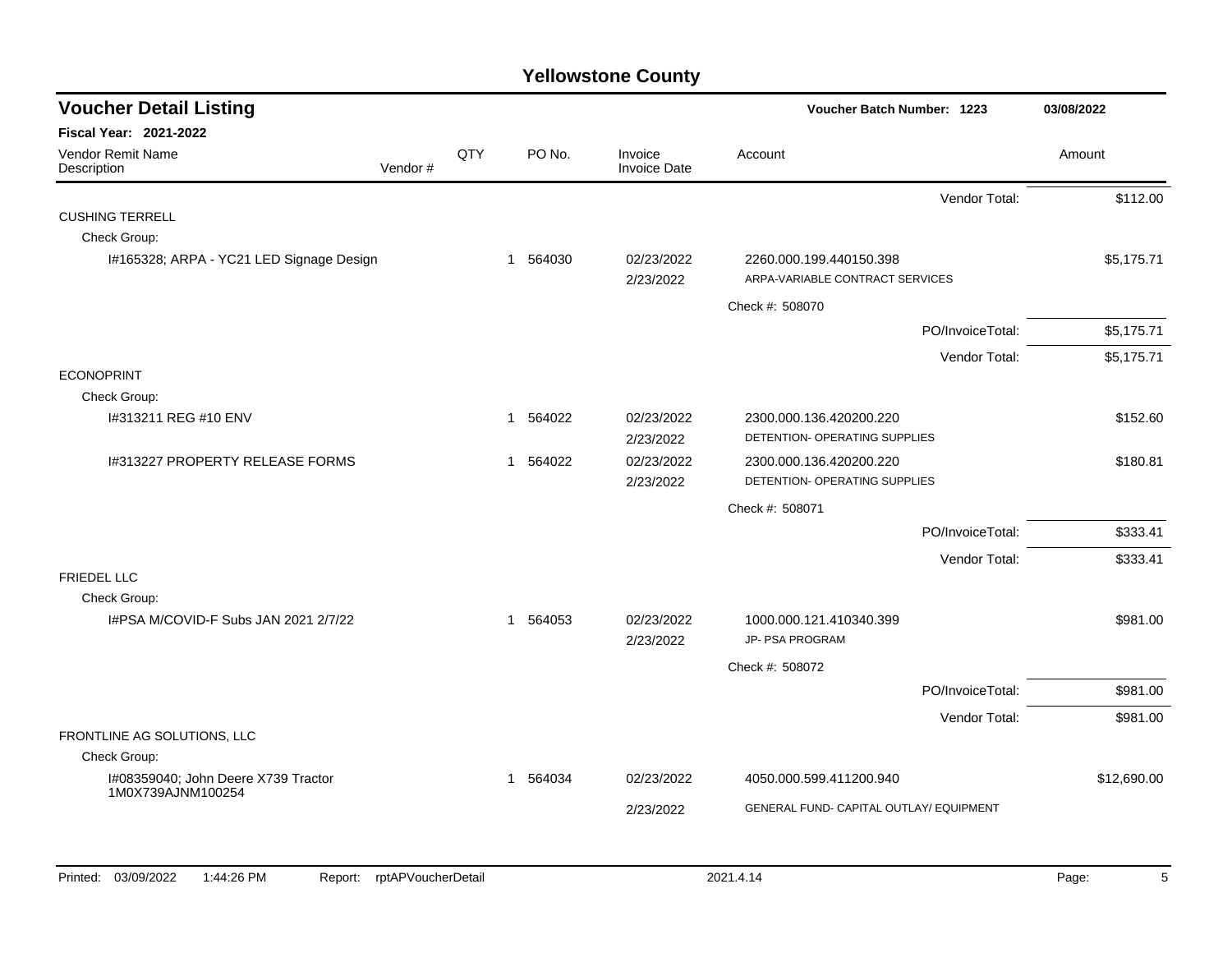| <b>Voucher Detail Listing</b>                            |                    |     |          |                                | Voucher Batch Number: 1223                                       | 03/08/2022  |
|----------------------------------------------------------|--------------------|-----|----------|--------------------------------|------------------------------------------------------------------|-------------|
| <b>Fiscal Year: 2021-2022</b>                            |                    |     |          |                                |                                                                  |             |
| Vendor Remit Name<br>Description                         | Vendor#            | QTY | PO No.   | Invoice<br><b>Invoice Date</b> | Account                                                          | Amount      |
| I#08359040; John Deere Rotary Broom<br>1M052RBXCM0070082 |                    |     | 1 564034 | 02/23/2022                     | 4050.000.599.411200.940                                          | \$3,695.00  |
|                                                          |                    |     |          | 2/23/2022                      | GENERAL FUND- CAPITAL OUTLAY/ EQUIPMENT                          |             |
| I#08359040; John Deere Mower Deck;<br>1MO48A0XTMM060354  |                    |     | 1 564034 | 02/23/2022                     | 4050.000.599.411200.940                                          | \$1,385.00  |
|                                                          |                    |     |          | 2/23/2022                      | GENERAL FUND- CAPITAL OUTLAY/ EQUIPMENT                          |             |
|                                                          |                    |     |          |                                | Check #: 508073                                                  |             |
|                                                          |                    |     |          |                                | PO/InvoiceTotal:                                                 | \$17,770.00 |
|                                                          |                    |     |          |                                | Vendor Total:                                                    | \$17,770.00 |
| <b>GLASS SPECIALISTS</b><br>Check Group:                 |                    |     |          |                                |                                                                  |             |
| Claim #20-22; Invoice #1092947; Windshield chip repair   |                    |     | 1 564027 | 02/23/2022                     | 2190.000.429.510200.751                                          | \$59.00     |
|                                                          |                    |     |          | 2/23/2022                      | DEFENSE COSTS- AUTO COLLISION & COMP                             |             |
|                                                          |                    |     |          |                                | Check #: 508074                                                  |             |
|                                                          |                    |     |          |                                | PO/InvoiceTotal:                                                 | \$59.00     |
| <b>HIGH DITCH COMPANY</b>                                |                    |     |          |                                | Vendor Total:                                                    | \$59.00     |
| Check Group:                                             |                    |     |          |                                |                                                                  |             |
| 2/7/22 Water Rights                                      |                    |     | 1 564011 | 02/23/2022                     | 2623.000.000.460430.362                                          | \$665.00    |
|                                                          |                    |     |          | 2/23/2022                      | RSID 701M PARKS MAINT & REPAIRS                                  |             |
|                                                          |                    |     |          |                                | Check #: 508075                                                  |             |
|                                                          |                    |     |          |                                | PO/InvoiceTotal:                                                 | \$665.00    |
| JARES FENCE CO INC                                       | 022623             |     |          |                                | Vendor Total:                                                    | \$665.00    |
| Check Group:<br>1#34815 FENCE REPAIR 2-8-22              |                    |     | 1 564044 | 02/23/2022<br>2/23/2022        | 2830.000.414.430800.230<br>JUNK VEHICLE- REPAIR & MAINT SUPPLIES | \$787.00    |
|                                                          |                    |     |          |                                | Check #: 508076                                                  |             |
|                                                          |                    |     |          |                                | PO/InvoiceTotal:                                                 | \$787.00    |
|                                                          |                    |     |          |                                | Vendor Total:                                                    | \$787.00    |
| JORDAN, SUSAN                                            |                    |     |          |                                |                                                                  |             |
| 1:44:26 PM<br>Printed: 03/09/2022<br>Report:             | rptAPVoucherDetail |     |          |                                | 2021.4.14                                                        | 6<br>Page:  |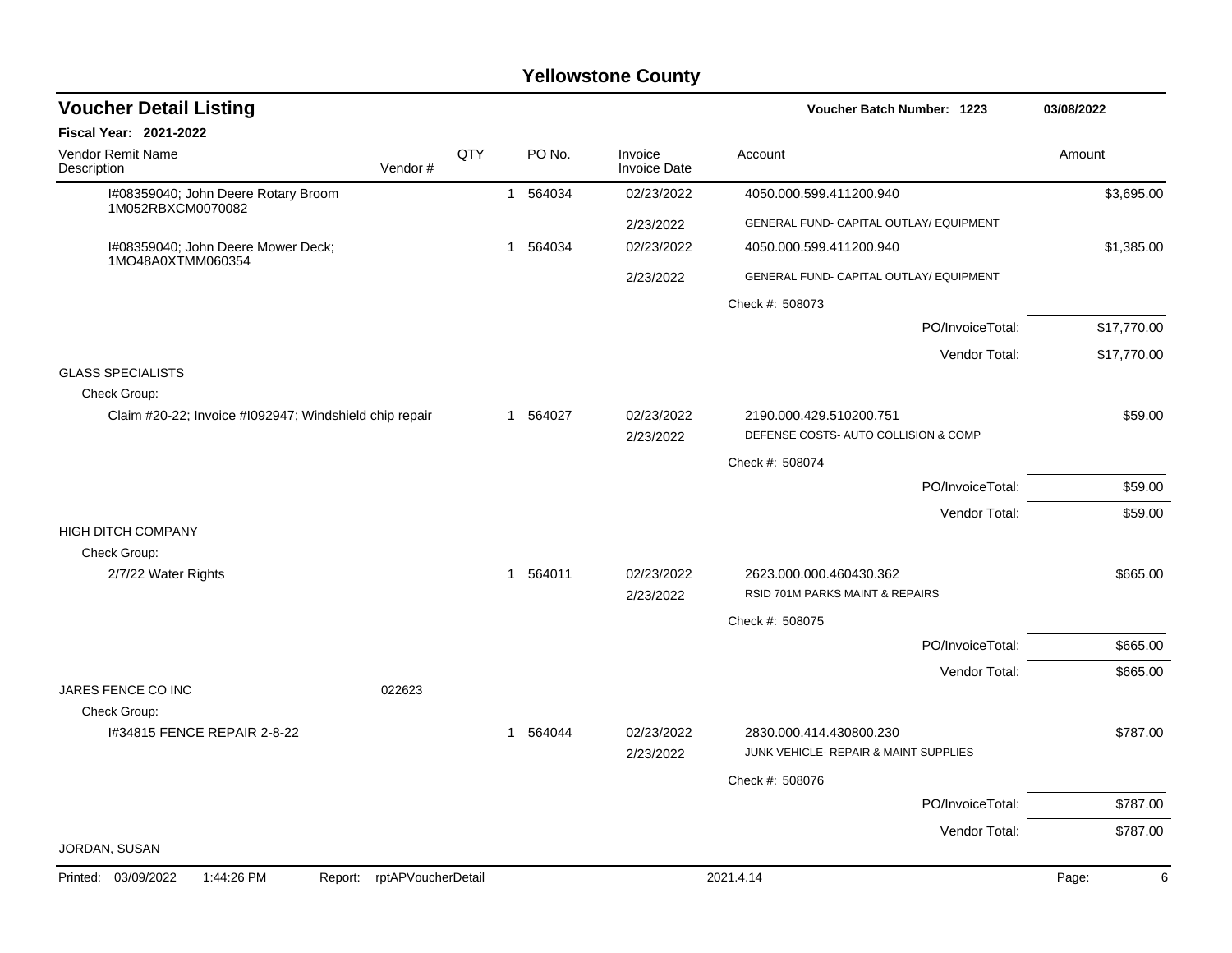|              |                                                                |         |     |          | <b>Yellowstone County</b>      |                                                           |                  |            |
|--------------|----------------------------------------------------------------|---------|-----|----------|--------------------------------|-----------------------------------------------------------|------------------|------------|
|              | <b>Voucher Detail Listing</b>                                  |         |     |          |                                | Voucher Batch Number: 1223                                |                  | 03/08/2022 |
|              | <b>Fiscal Year: 2021-2022</b>                                  |         |     |          |                                |                                                           |                  |            |
| Description  | Vendor Remit Name                                              | Vendor# | QTY | PO No.   | Invoice<br><b>Invoice Date</b> | Account                                                   |                  | Amount     |
|              | Check Group:                                                   |         |     |          |                                |                                                           |                  |            |
|              | 01/1-29/22 MAINT ZIMMERMAN PK                                  |         |     | 1 564028 | 02/23/2022<br>2/23/2022        | 2210.000.405.460430.399<br>PARKS- OTHER CONTRACT SERVICES |                  | \$340.00   |
|              |                                                                |         |     |          |                                | Check #: 508077                                           |                  |            |
|              |                                                                |         |     |          |                                |                                                           | PO/InvoiceTotal: | \$340.00   |
|              |                                                                |         |     |          |                                |                                                           | Vendor Total:    | \$340.00   |
|              | KINGS ACE HARDWARE, STATE                                      |         |     |          |                                |                                                           |                  |            |
|              | Check Group:<br>1#747131/2 BATTERIES 3 V                       |         |     | 1 564020 | 02/23/2022<br>2/23/2022        | 2300.000.136.420200.220<br>DETENTION- OPERATING SUPPLIES  |                  | \$8.99     |
|              |                                                                |         |     |          |                                | Check #: 508078                                           |                  |            |
|              |                                                                |         |     |          |                                |                                                           | PO/InvoiceTotal: | \$8.99     |
|              |                                                                |         |     |          |                                |                                                           | Vendor Total:    | \$8.99     |
| <b>MAGIP</b> |                                                                | 048548  |     |          |                                |                                                           |                  |            |
|              | Check Group:                                                   |         |     |          |                                |                                                           |                  |            |
|              | I#04146; Registration Eve R - Big Sky GeoCon 4/4 - 4/7/22      |         |     | 1 564009 | 02/23/2022<br>2/23/2022        | 6040.000.400.500300.380<br><b>GIS-TRAINING</b>            |                  | \$405.00   |
|              | I#04147; Registration Janet R - Big Sky GeoCon 4/4 -<br>4/7/22 |         |     | 1 564009 | 02/23/2022                     | 6040.000.400.500300.380                                   |                  | \$405.00   |
|              |                                                                |         |     |          | 2/23/2022                      | <b>GIS-TRAINING</b>                                       |                  |            |
|              | I#04169; Registration Mike P - Big Sky GeoCon 4/4 -<br>4/7/22  |         |     | 1 564009 | 02/23/2022                     | 6040.000.400.500300.380                                   |                  | \$325.00   |
|              |                                                                |         |     |          | 2/23/2022                      | <b>GIS-TRAINING</b>                                       |                  |            |
|              |                                                                |         |     |          |                                | Check #: 508079                                           |                  |            |
|              |                                                                |         |     |          |                                |                                                           | PO/InvoiceTotal: | \$1,135.00 |
|              |                                                                |         |     |          |                                |                                                           | Vendor Total:    | \$1,135.00 |
|              | MASTERCARD B CHANDLER                                          |         |     |          |                                |                                                           |                  |            |
|              | Check Group: B CHANDLER                                        |         |     |          |                                |                                                           |                  |            |
|              | 1#8566 LOVES GF 2/3/22<br>MASTERCARD<br><b>P-Card Payee:</b>   |         |     | 1 564025 | 02/23/2022<br>2/23/2022        | 2300.000.136.420200.310<br>DETENTION- PRISONER TRANSPORT  |                  | \$51.99    |

## Printed: 03/09/2022 1:44:26 PM Report: rptAPVoucherDetail 2021.4.14 2021.4.14 Page: 7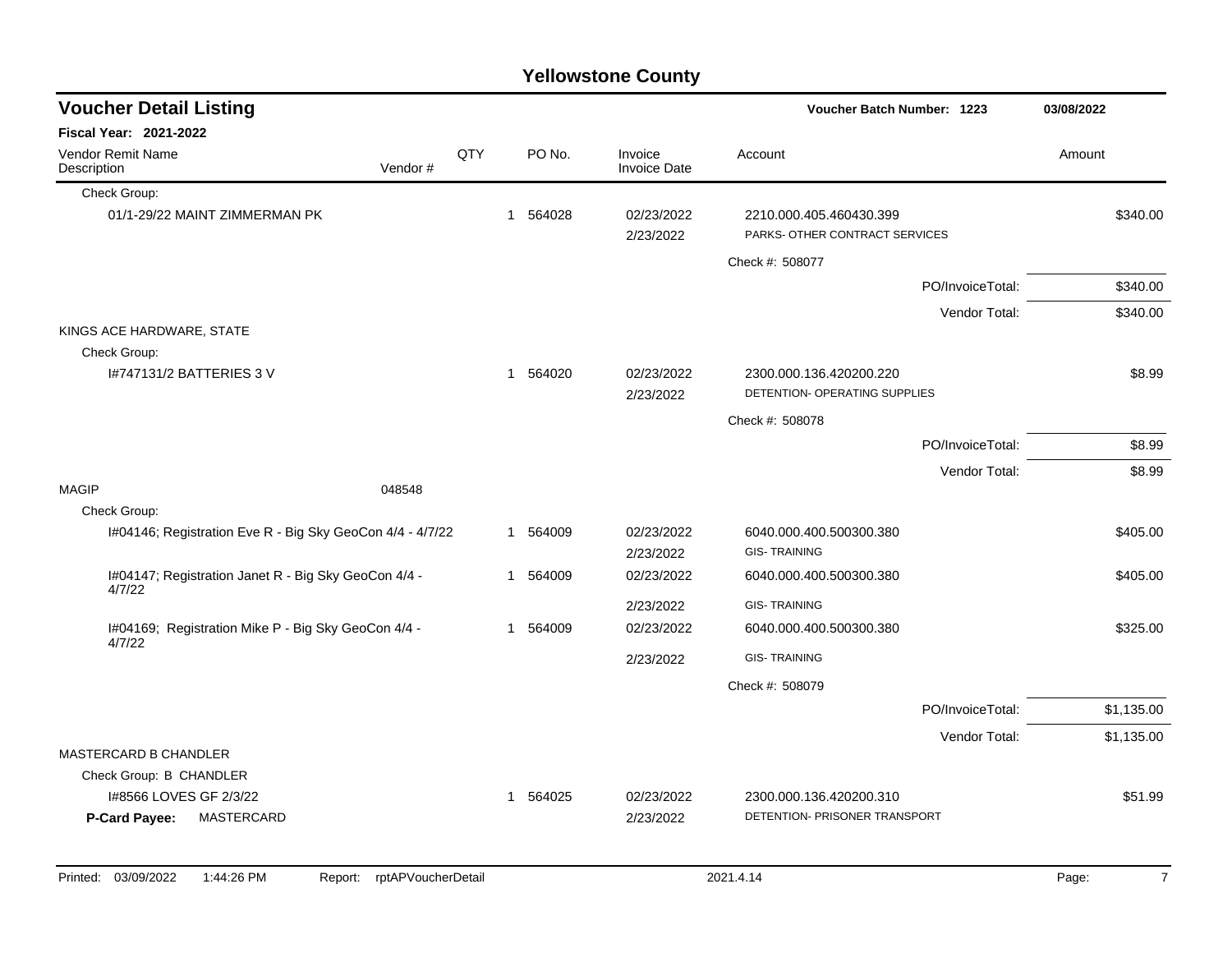|                                           |         |     |              |          | <b>Yellowstone County</b>      |                                                   |                  |            |
|-------------------------------------------|---------|-----|--------------|----------|--------------------------------|---------------------------------------------------|------------------|------------|
| <b>Voucher Detail Listing</b>             |         |     |              |          |                                | Voucher Batch Number: 1223                        |                  | 03/08/2022 |
| <b>Fiscal Year: 2021-2022</b>             |         |     |              |          |                                |                                                   |                  |            |
| Vendor Remit Name<br>Description          | Vendor# | QTY |              | PO No.   | Invoice<br><b>Invoice Date</b> | Account                                           |                  | Amount     |
| I#8566 CONOCO 2/9/22                      |         |     |              | 1 564025 | 02/23/2022                     | 2300.000.136.420200.310                           |                  | \$77.68    |
| P-Card Payee:<br>MASTERCARD               |         |     |              |          | 2/23/2022                      | DETENTION- PRISONER TRANSPORT                     |                  |            |
| 1#8566 CONOCO 2/11/22 RBT                 |         |     |              | 1 564025 | 02/23/2022                     | 2300.000.136.420200.310                           |                  | (\$0.78)   |
| <b>MASTERCARD</b><br><b>P-Card Payee:</b> |         |     |              |          | 2/23/2022                      | DETENTION- PRISONER TRANSPORT                     |                  |            |
|                                           |         |     |              |          |                                | Check #: 508097                                   |                  |            |
|                                           |         |     |              |          |                                |                                                   | PO/InvoiceTotal: | \$128.89   |
|                                           |         |     |              |          |                                |                                                   | Vendor Total:    | \$128.89   |
| <b>MASTERCARD B NOALL</b>                 |         |     |              |          |                                |                                                   |                  |            |
| Check Group: B NOALL                      |         |     |              |          |                                |                                                   |                  |            |
| I#2563 CONOCO 2/4/22                      |         |     |              | 1 564010 | 02/23/2022                     | 2300.000.136.420200.310                           |                  | \$50.92    |
| P-Card Payee:<br>MASTERCARD               |         |     |              |          | 2/23/2022                      | DETENTION- PRISONER TRANSPORT                     |                  |            |
| I#2563 CONOCO 2/17/22                     |         |     |              | 1 564010 | 02/23/2022                     | 2300.000.136.420200.310                           |                  | \$75.75    |
| MASTERCARD<br><b>P-Card Payee:</b>        |         |     |              |          | 2/23/2022                      | DETENTION- PRISONER TRANSPORT                     |                  |            |
| I#2563 CONOCO RBT 2/20/22                 |         |     | $\mathbf{1}$ | 564010   | 02/23/2022                     | 2300.000.136.420200.310                           |                  | (\$0.76)   |
| MASTERCARD<br>P-Card Payee:               |         |     |              |          | 2/23/2022                      | DETENTION- PRISONER TRANSPORT                     |                  |            |
|                                           |         |     |              |          |                                | Check #: 508098                                   |                  |            |
|                                           |         |     |              |          |                                |                                                   | PO/InvoiceTotal: | \$125.91   |
|                                           |         |     |              |          |                                |                                                   | Vendor Total:    | \$125.91   |
| MASTERCARD D BAILEY                       |         |     |              |          |                                |                                                   |                  |            |
| Check Group: D BAILEY                     |         |     |              |          |                                |                                                   |                  |            |
| I#2957 ORLEANS HOTEL AELE 1/28/22         |         |     |              | 1 564033 | 02/23/2022                     | 2300.000.136.420200.370                           |                  | \$361.56   |
| <b>MASTERCARD</b><br><b>P-Card Payee:</b> |         |     |              |          | 2/23/2022                      | DETENTION- TRAVEL                                 |                  |            |
|                                           |         |     |              |          |                                | Check #: 508099                                   |                  |            |
|                                           |         |     |              |          |                                |                                                   | PO/InvoiceTotal: | \$361.56   |
|                                           |         |     |              |          |                                |                                                   | Vendor Total:    | \$361.56   |
| <b>MASTERCARD D PITMAN</b>                |         |     |              |          |                                |                                                   |                  |            |
| Check Group:                              |         |     |              |          |                                |                                                   |                  |            |
| A#1190 Prayer breakfast reg 5/5/22        |         |     |              | 1 564024 | 02/23/2022                     | 1000.000.199.411800.336<br>MISC- PUBLIC RELATIONS |                  | \$22.50    |
|                                           |         |     |              |          | 2/23/2022                      |                                                   |                  |            |
|                                           |         |     |              |          |                                |                                                   |                  |            |

Printed: 03/09/2022 1:44:26 PM Report: rptAPVoucherDetail 2021.4.14 2021.4.14 Page: 8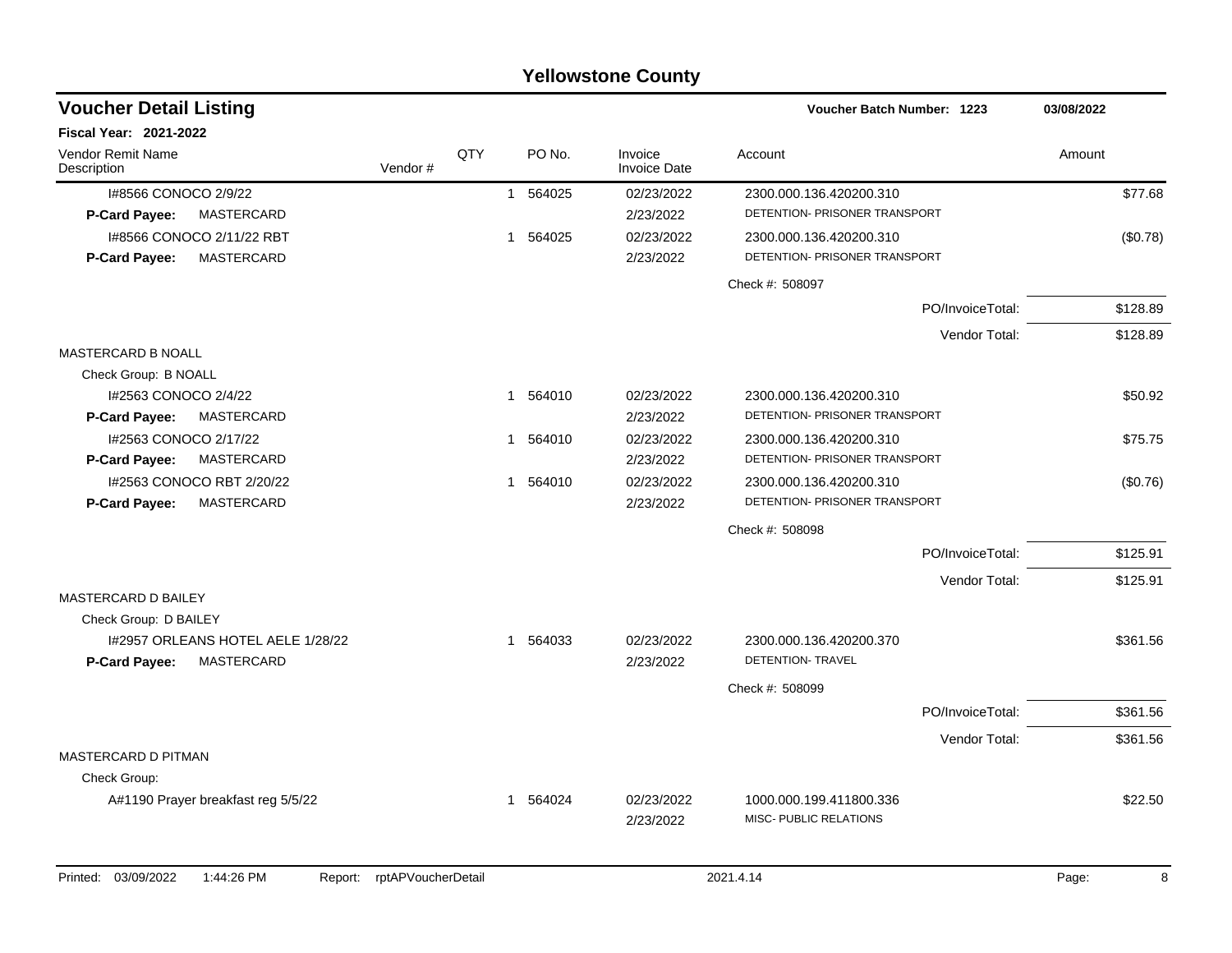| <b>Voucher Detail Listing</b><br>Voucher Batch Number: 1223                  |     |              | 03/08/2022 |                                |                                                          |                  |            |
|------------------------------------------------------------------------------|-----|--------------|------------|--------------------------------|----------------------------------------------------------|------------------|------------|
| Fiscal Year: 2021-2022                                                       |     |              |            |                                |                                                          |                  |            |
| Vendor Remit Name<br>Description<br>Vendor#                                  | QTY |              | PO No.     | Invoice<br><b>Invoice Date</b> | Account                                                  |                  | Amount     |
| A#1190 Montana Agri-Women Annual Meeting Reg. DP                             |     |              | 1 564024   | 02/23/2022                     | 1000.000.199.411800.336                                  |                  | \$25.00    |
| 2/12/22                                                                      |     |              |            | 2/23/2022                      | MISC- PUBLIC RELATIONS                                   |                  |            |
| A#1190 Jakes; public safety meeting w/ Matt Lundgren &<br><b>KC Williams</b> |     |              | 1 564024   | 02/23/2022                     | 1000.000.199.411800.336                                  |                  | \$72.25    |
|                                                                              |     |              |            | 2/23/2022                      | MISC- PUBLIC RELATIONS                                   |                  |            |
| A#1190 MT Secretary of State Notary Certificate; EG                          |     |              | 1 564024   | 02/23/2022<br>2/23/2022        | 1000.000.100.410100.210<br><b>BOCC- OFFICE SUPPLIES</b>  |                  | \$25.00    |
|                                                                              |     |              |            |                                | Check #: 508080                                          |                  |            |
|                                                                              |     |              |            |                                |                                                          | PO/InvoiceTotal: | \$144.75   |
|                                                                              |     |              |            |                                |                                                          | Vendor Total:    | \$144.75   |
| MASTERCARD D RINDAHL HARVILAK                                                |     |              |            |                                |                                                          |                  |            |
| Check Group: RINDAHL HARVILAK                                                |     |              |            |                                |                                                          |                  |            |
| I#2692 CENEX 2/1/22<br><b>MASTERCARD</b><br>P-Card Payee:                    |     |              | 1 564031   | 02/23/2022<br>2/23/2022        | 2300.000.136.420200.310<br>DETENTION- PRISONER TRANSPORT |                  | \$29.24    |
| I#2692 NOONS MS (WS TRIP) 2/11/13                                            |     | $\mathbf{1}$ | 564031     | 02/23/2022                     | 2300.000.135.420180.310                                  |                  | \$44.63    |
| P-Card Payee:<br>MASTERCARD                                                  |     |              |            | 2/23/2022                      | MISC- PRISONER TRANSPORT                                 |                  |            |
|                                                                              |     |              |            |                                | Check #: 508104                                          |                  |            |
|                                                                              |     |              |            |                                |                                                          | PO/InvoiceTotal: | \$73.87    |
|                                                                              |     |              |            |                                |                                                          | Vendor Total:    | \$73.87    |
| MASTERCARD J MATTESON                                                        |     |              |            |                                |                                                          |                  |            |
| Check Group: J MATTESON                                                      |     |              |            |                                |                                                          |                  |            |
| M/C 0260: ASSET KEEPER Software Finance                                      |     | 1            | 564038     | 02/23/2022                     | 1000.000.111.410510.368                                  |                  | \$389.00   |
| MASTERCARD<br><b>P-Card Payee:</b>                                           |     |              |            | 2/23/2022                      | FINANCE- SOFTWARE/HARDWARE MAINT                         |                  |            |
| M/C 0260: Inv31072060; DocuSign Subscription 2/8/22 -<br>$2/7/23-$           |     |              | 1 564038   | 02/23/2022                     | 1000.000.121.410340.335                                  |                  | \$210.00   |
| P-Card Payee:<br>MASTERCARD                                                  |     |              |            | 2/23/2022                      | JP- MEMBERSHIP & DUES                                    |                  |            |
|                                                                              |     |              |            |                                | Check #: 508100                                          |                  |            |
|                                                                              |     |              |            |                                |                                                          | PO/InvoiceTotal: | \$599.00   |
|                                                                              |     |              |            |                                |                                                          | Vendor Total:    | \$599.00   |
| MASTERCARD J OSTLUND<br>045993<br>Check Group: J OSTLUND                     |     |              |            |                                |                                                          |                  |            |
| rptAPVoucherDetail<br>Printed: 03/09/2022<br>1:44:26 PM<br>Report:           |     |              |            |                                | 2021.4.14                                                |                  | 9<br>Page: |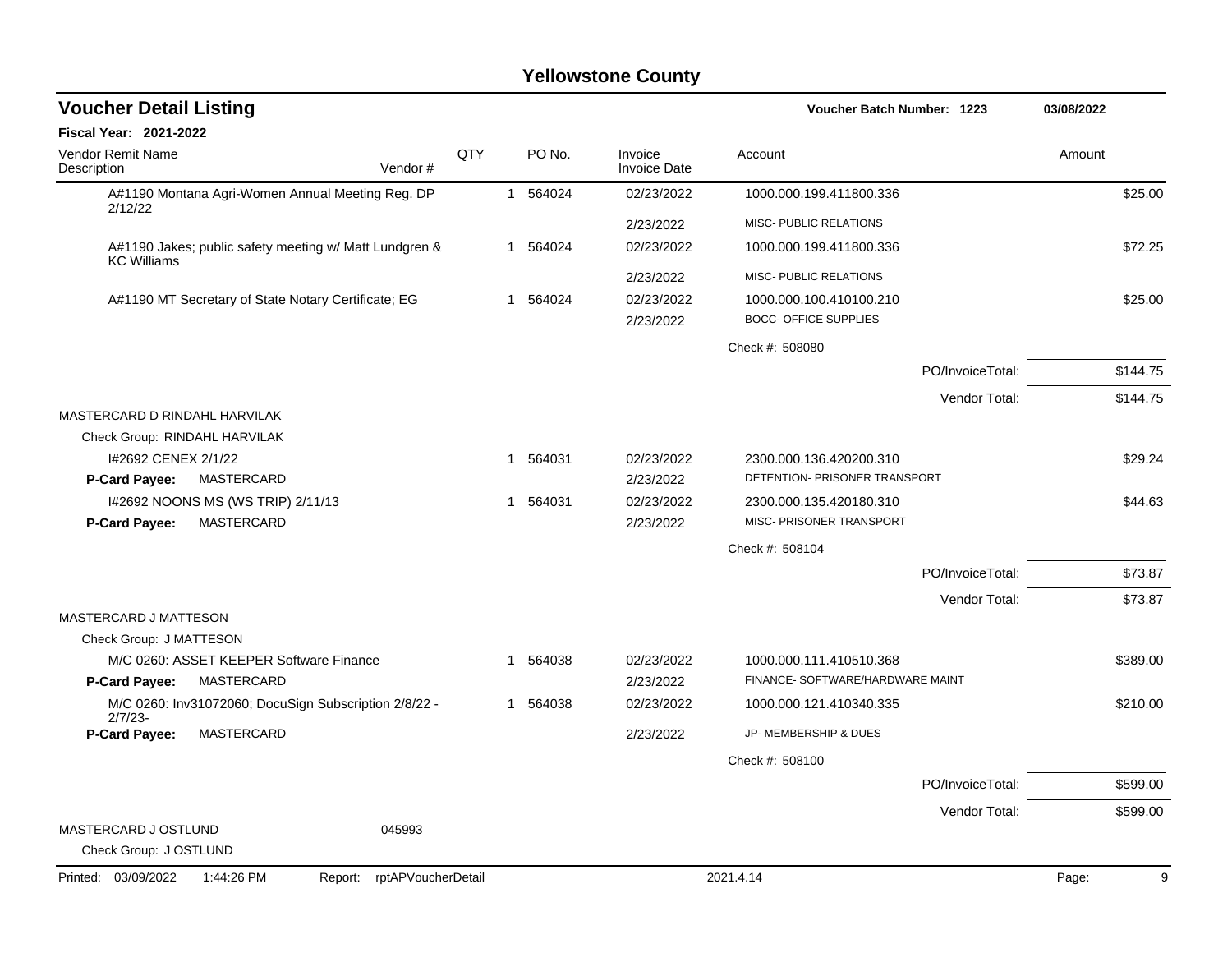| <b>Voucher Detail Listing</b>                    |            |                |          |                                | Voucher Batch Number: 1223    | 03/08/2022 |
|--------------------------------------------------|------------|----------------|----------|--------------------------------|-------------------------------|------------|
| <b>Fiscal Year: 2021-2022</b>                    |            |                |          |                                |                               |            |
| Vendor Remit Name<br>Description<br>Vendor#      | <b>QTY</b> |                | PO No.   | Invoice<br><b>Invoice Date</b> | Account                       | Amount     |
| A#3609 Billings Gazette Digital                  |            |                | 1 564004 | 02/23/2022                     | 1000.000.100.410100.332       | \$19.99    |
| MASTERCARD<br><b>P-Card Payee:</b>               |            |                |          | 2/23/2022                      | <b>BOCC- PUBLICATIONS</b>     |            |
| A#3609 Montana Agri-Women Annual Meeting 2/12/22 |            | 1              | 564004   | 02/23/2022                     | 1000.000.199.411800.336       | \$25.00    |
| MASTERCARD<br>P-Card Payee:                      |            |                |          | 2/23/2022                      | MISC- PUBLIC RELATIONS        |            |
|                                                  |            |                |          |                                | Check #: 508101               |            |
|                                                  |            |                |          |                                | PO/InvoiceTotal:              | \$44.99    |
|                                                  |            |                |          |                                | Vendor Total:                 | \$44.99    |
| <b>MASTERCARD J SHIRLEY</b>                      |            |                |          |                                |                               |            |
| Check Group: J SHIRLEY                           |            |                |          |                                |                               |            |
| 1#8582 WOODYS STOP 2/11/22                       |            |                | 1 564026 | 02/23/2022                     | 2300.000.136.420200.310       | \$31.05    |
| P-Card Payee:<br>MASTERCARD                      |            |                |          | 2/23/2022                      | DETENTION- PRISONER TRANSPORT |            |
| 1#8582 CONOCO 2/16/22                            |            | 1              | 564026   | 02/23/2022                     | 2300.000.136.420200.310       | \$62.79    |
| P-Card Payee:<br>MASTERCARD                      |            |                |          | 2/23/2022                      | DETENTION- PRISONER TRANSPORT |            |
| 1#8582 RBT CONOCO 2/19/22                        |            | $\mathbf 1$    | 564026   | 02/23/2022                     | 2300.000.136.420200.310       | (\$0.63)   |
| MASTERCARD<br>P-Card Payee:                      |            |                |          | 2/23/2022                      | DETENTION- PRISONER TRANSPORT |            |
|                                                  |            |                |          |                                | Check #: 508102               |            |
|                                                  |            |                |          |                                | PO/InvoiceTotal:              | \$93.21    |
|                                                  |            |                |          |                                | Vendor Total:                 | \$93.21    |
| MASTERCARD J VALDEZ                              |            |                |          |                                |                               |            |
| Check Group: J VALDEZ                            |            |                |          |                                |                               |            |
| 1#6404 UNITED BAG FEE BOFTO AELE CONF            |            | 1              | 564029   | 02/23/2022                     | 2300.000.136.420200.370       | \$35.00    |
| P-Card Payee:<br>MASTERCARD                      |            |                |          | 2/23/2022                      | <b>DETENTION- TRAVEL</b>      |            |
| 1#6404 UNITED BAG FEE BAILEY                     |            |                | 1 564029 | 02/23/2022                     | 2300.000.136.420200.370       | \$35.00    |
| P-Card Payee:<br>MASTERCARD                      |            |                |          | 2/23/2022                      | DETENTION- TRAVEL             |            |
| 1#6404 UNITED BAG FEE VALDEZ                     |            | $\mathbf 1$    | 564029   | 02/23/2022                     | 2300.000.136.420200.370       | \$35.00    |
| MASTERCARD<br>P-Card Payee:                      |            |                |          | 2/23/2022                      | DETENTION- TRAVEL             |            |
| 1#6404 UNITED BAG FEE METZGER                    |            | $\mathbf{1}$   | 564029   | 02/23/2022                     | 2300.000.136.420200.370       | \$35.00    |
| P-Card Payee:<br>MASTERCARD                      |            |                |          | 2/23/2022                      | DETENTION- TRAVEL             |            |
| 1#6404 ORLEANS HOTEL AELE 1/27/22                |            | $\overline{1}$ | 564029   | 02/23/2022                     | 2300.000.136.420200.370       | \$361.56   |
| MASTERCARD<br>P-Card Payee:                      |            |                |          | 2/23/2022                      | DETENTION- TRAVEL             |            |
|                                                  |            |                |          |                                |                               |            |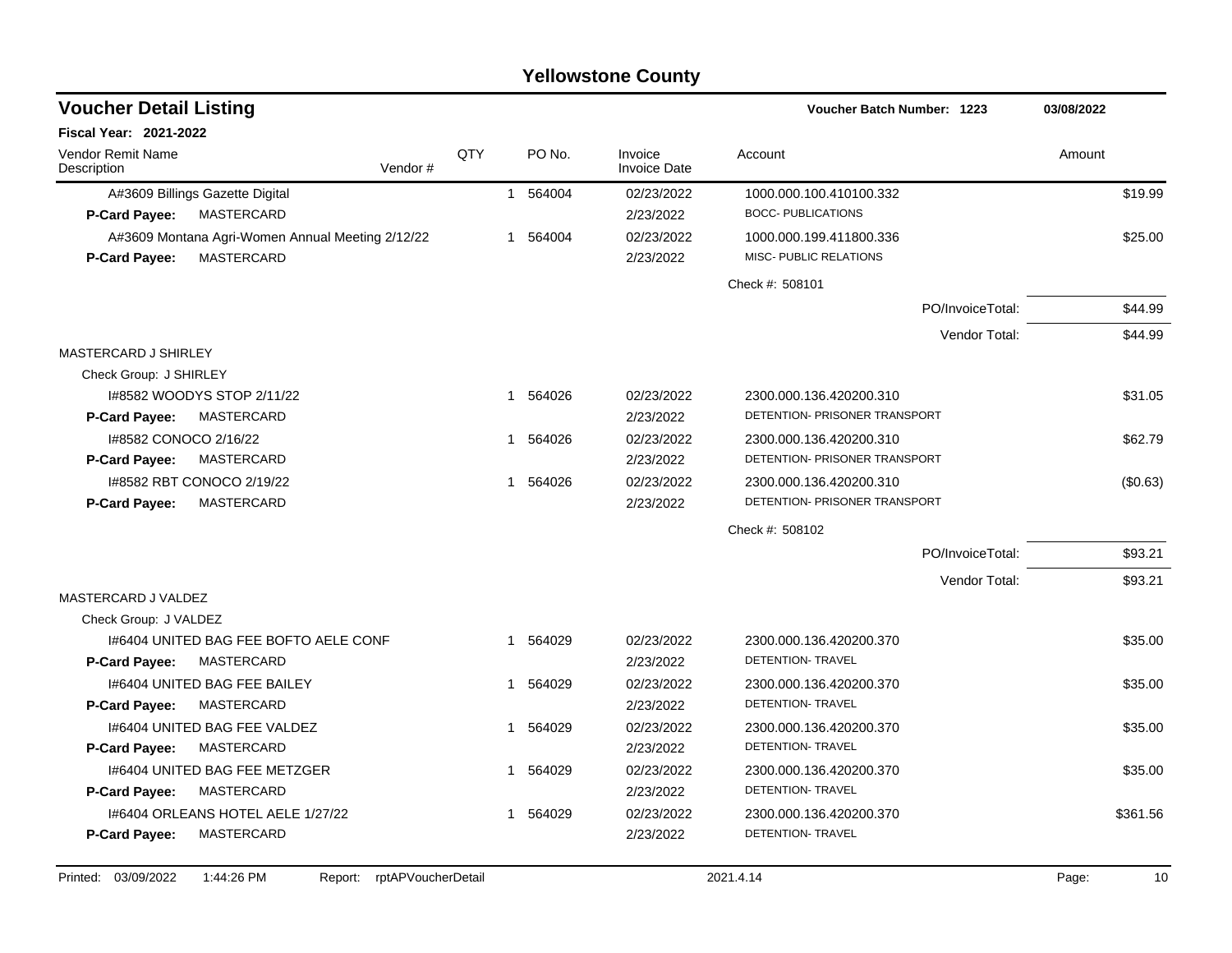| <b>Voucher Detail Listing</b>        |                                               |                    |              |          |                                | <b>Voucher Batch Number: 1223</b>                             |                  | 03/08/2022  |
|--------------------------------------|-----------------------------------------------|--------------------|--------------|----------|--------------------------------|---------------------------------------------------------------|------------------|-------------|
| <b>Fiscal Year: 2021-2022</b>        |                                               |                    |              |          |                                |                                                               |                  |             |
| Vendor Remit Name<br>Description     | Vendor#                                       | QTY                |              | PO No.   | Invoice<br><b>Invoice Date</b> | Account                                                       |                  | Amount      |
|                                      | 1#6404 AIRPORT PARKING FEE AELE               |                    | $\mathbf{1}$ | 564029   | 02/23/2022                     | 2300.000.136.420200.370                                       |                  | \$45.00     |
| P-Card Payee:                        | MASTERCARD                                    |                    |              |          | 2/23/2022                      | DETENTION- TRAVEL                                             |                  |             |
| <b>FEES</b>                          | 1#6404 HNCI 3/6-3/11/22 TRAINING CHANDLER REG |                    |              | 1 564029 | 02/23/2022                     | 2300.000.136.420200.380                                       |                  | \$525.00    |
| P-Card Payee:                        | MASTERCARD                                    |                    |              |          | 2/23/2022                      | DETENTION- TRAINING                                           |                  |             |
|                                      |                                               |                    |              |          |                                | Check #: 508103                                               |                  |             |
|                                      |                                               |                    |              |          |                                |                                                               | PO/InvoiceTotal: | \$1,071.56  |
|                                      |                                               |                    |              |          |                                |                                                               | Vendor Total:    | \$1,071.56  |
| <b>MASTERCARD KC WILLIAMS</b>        |                                               |                    |              |          |                                |                                                               |                  |             |
| Check Group:                         |                                               |                    |              |          |                                |                                                               |                  |             |
| A#1232; GAS                          |                                               |                    | $\mathbf 1$  | 564050   | 02/23/2022                     | 1000.000.124.420600.231                                       |                  | \$230.37    |
|                                      |                                               |                    |              |          | 2/23/2022                      | DES- GAS/OIL/GREASE                                           |                  |             |
| <b>REGISTRATION</b>                  | A#1232; WILDFIRE LEADERSHIP CONFERENCE        |                    | 1            | 564050   | 02/23/2022                     | 1000.000.124.420600.380                                       |                  | \$95.00     |
|                                      |                                               |                    |              |          | 2/23/2022                      | <b>DES-TRAINING</b>                                           |                  |             |
|                                      | A#1232; MOTEL EXPENSE - MTDES WORKSHOP        |                    | 1            | 564050   | 02/23/2022                     | 1000.000.124.420600.370                                       |                  | \$113.24    |
|                                      |                                               |                    |              |          | 2/23/2022                      | <b>DES-TRAVEL</b>                                             |                  |             |
|                                      | A#1232; MOTEL EXPENSE-MTDES WORKSHOP          |                    | $\mathbf 1$  | 564050   | 02/23/2022                     | 1000.000.124.420600.370                                       |                  | \$226.48    |
|                                      |                                               |                    |              |          | 2/23/2022                      | <b>DES-TRAVEL</b>                                             |                  |             |
|                                      |                                               |                    |              |          |                                | Check #: 508081                                               |                  |             |
|                                      |                                               |                    |              |          |                                |                                                               | PO/InvoiceTotal: | \$665.09    |
|                                      |                                               |                    |              |          |                                |                                                               | Vendor Total:    | \$665.09    |
| <b>MASTERCARD S METZGER</b>          |                                               |                    |              |          |                                |                                                               |                  |             |
| Check Group: S METZGER               |                                               |                    |              |          |                                |                                                               |                  |             |
|                                      | 1#8592 NEW ORLEANS HOTEL AELE 1/28/22         |                    | -1           | 564021   | 02/23/2022                     | 2300.000.136.420200.370                                       |                  | \$361.56    |
| P-Card Payee:                        | MASTERCARD                                    |                    |              |          | 2/23/2022                      | DETENTION- TRAVEL                                             |                  |             |
| 1#8592 ADOBE FRB 22<br>P-Card Payee: | MASTERCARD                                    |                    |              | 1 564021 | 02/23/2022<br>2/23/2022        | 2300.000.136.420200.368<br>DETENTION- SOFTWARE/HARDWARE MAINT |                  | \$14.99     |
|                                      |                                               |                    |              |          |                                |                                                               |                  |             |
|                                      |                                               |                    |              |          |                                | Check #: 508105                                               |                  |             |
|                                      |                                               |                    |              |          |                                |                                                               | PO/InvoiceTotal: | \$376.55    |
|                                      |                                               |                    |              |          |                                |                                                               | Vendor Total:    | \$376.55    |
| Printed: 03/09/2022                  | 1:44:26 PM<br>Report:                         | rptAPVoucherDetail |              |          |                                | 2021.4.14                                                     |                  | Page:<br>11 |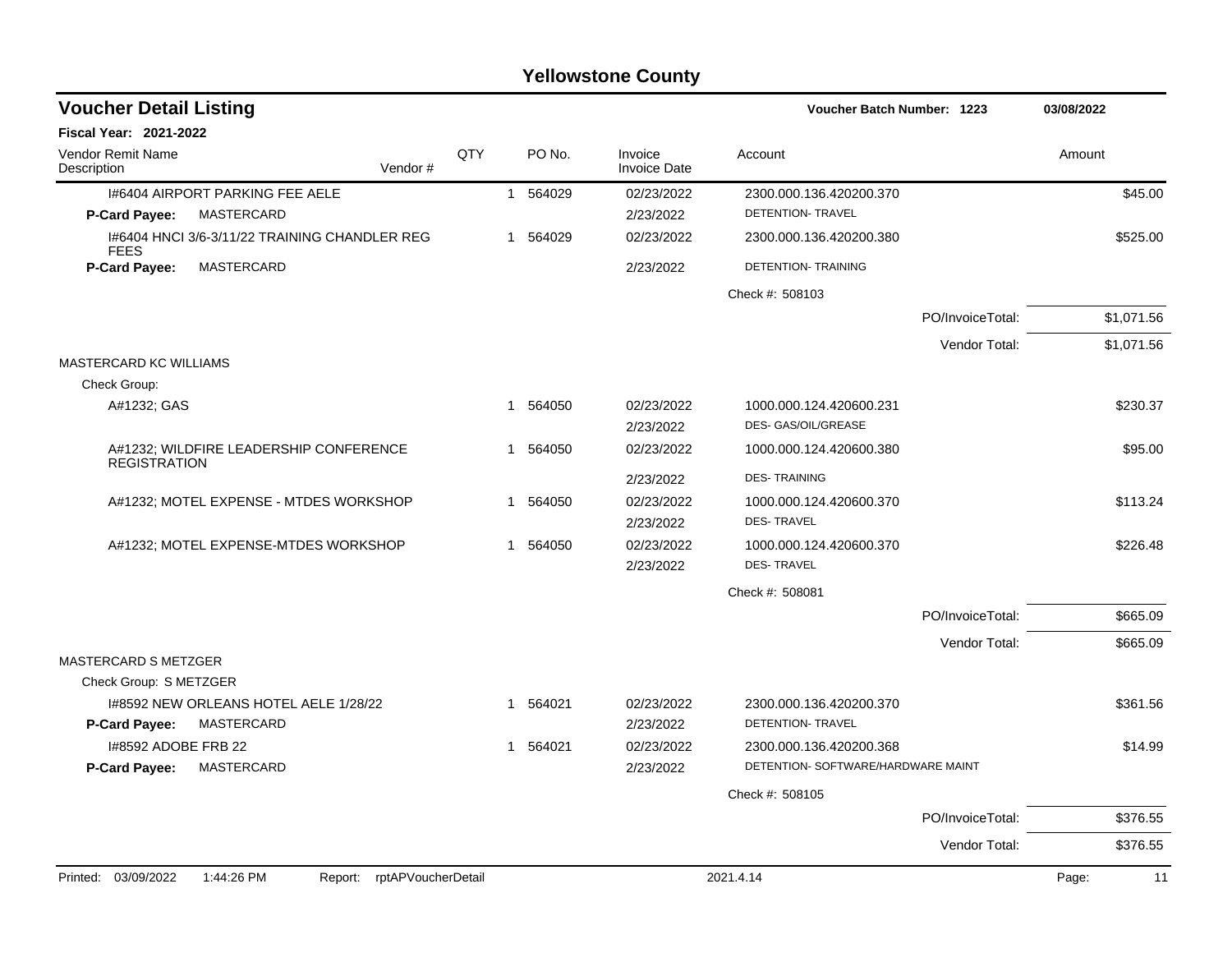| <b>Voucher Detail Listing</b>            |         |              |          |                                | Voucher Batch Number: 1223                        |                  | 03/08/2022 |
|------------------------------------------|---------|--------------|----------|--------------------------------|---------------------------------------------------|------------------|------------|
| <b>Fiscal Year: 2021-2022</b>            |         |              |          |                                |                                                   |                  |            |
| Vendor Remit Name<br>Description         | Vendor# | QTY          | PO No.   | Invoice<br><b>Invoice Date</b> | Account                                           |                  | Amount     |
| MASTERCARD T KACZMAREK                   |         |              |          |                                |                                                   |                  |            |
| Check Group:                             |         |              |          |                                |                                                   |                  |            |
| A#0102; YCCH; SPEAK-HOLES                |         | 1            | 564056   | 02/23/2022                     | 1000.000.145.411200.360                           |                  | \$518.00   |
|                                          |         |              |          | 2/23/2022                      | FACILITIES- REPAIR & MAINT SERVICE                |                  |            |
| A#0102; YCCH; TOOLS                      |         |              | 1 564056 | 02/23/2022                     | 1000.000.145.411200.360                           |                  | \$10.99    |
|                                          |         |              |          | 2/23/2022                      | FACILITIES- REPAIR & MAINT SERVICE                |                  |            |
| A#0102; YCCH; ADAPTER PLUG               |         | $\mathbf{1}$ | 564056   | 02/23/2022                     | 1000.000.145.411200.360                           |                  | \$14.95    |
|                                          |         |              |          | 2/23/2022                      | <b>FACILITIES- REPAIR &amp; MAINT SERVICE</b>     |                  |            |
| A#0102; YCCH; TRAILER RENTAL             |         | $\mathbf{1}$ | 564056   | 02/23/2022                     | 1000.000.145.411200.360                           |                  | \$44.67    |
|                                          |         |              |          | 2/23/2022                      | FACILITIES- REPAIR & MAINT SERVICE                |                  |            |
|                                          |         |              |          |                                | Check #: 508082                                   |                  |            |
|                                          |         |              |          |                                |                                                   | PO/InvoiceTotal: | \$588.61   |
|                                          |         |              |          |                                |                                                   | Vendor Total:    | \$588.61   |
| <b>MCTA</b>                              |         |              |          |                                |                                                   |                  |            |
| Check Group:                             |         |              |          |                                |                                                   |                  |            |
| 2022 DUES FOR COUNTY TREASURER ASSN DUES |         |              | 1 564013 | 02/23/2022                     | 1000.000.113.410540.330                           |                  | \$750.00   |
|                                          |         |              |          | 2/23/2022                      | TREASURER- MEMBERSHIP & DUES                      |                  |            |
|                                          |         |              |          |                                | Check #: 508083                                   |                  |            |
|                                          |         |              |          |                                |                                                   | PO/InvoiceTotal: | \$750.00   |
|                                          |         |              |          |                                |                                                   | Vendor Total:    | \$750.00   |
| MONTANA DAKOTA UTILITIES                 | 040762  |              |          |                                |                                                   |                  |            |
| Check Group:                             |         |              |          |                                |                                                   |                  |            |
| A#51978010000; 215 N 27TH 21/18/22       |         | $\mathbf{1}$ | 564007   | 02/23/2022<br>2/23/2022        | 1000.000.145.411200.344<br><b>FACILITIES- GAS</b> |                  | \$4,630.47 |
| A#07162535186 MILLER BLDG 2/18/22        |         | $\mathbf{1}$ | 564007   | 02/23/2022<br>2/23/2022        | 1000.000.145.411200.344<br><b>FACILITIES- GAS</b> |                  | \$3,636.69 |
|                                          |         |              |          |                                | Check #: 508084                                   |                  |            |
|                                          |         |              |          |                                |                                                   | PO/InvoiceTotal: | \$8,267.16 |
| Check Group:                             |         |              |          |                                |                                                   |                  |            |
|                                          |         |              |          |                                |                                                   |                  |            |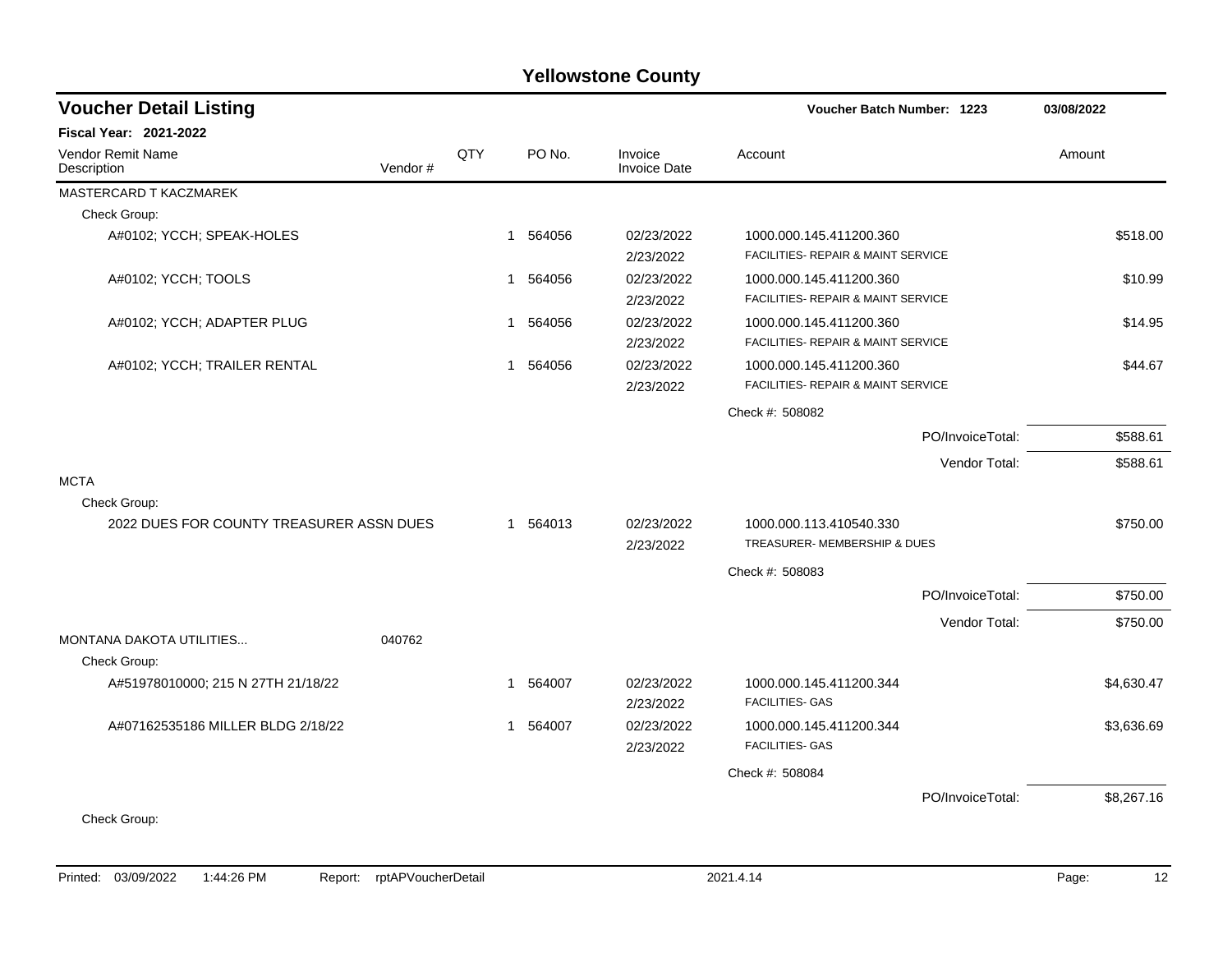| <b>Voucher Detail Listing</b>                      |                    |     |                        |                                | Voucher Batch Number: 1223                          |                  | 03/08/2022  |
|----------------------------------------------------|--------------------|-----|------------------------|--------------------------------|-----------------------------------------------------|------------------|-------------|
| <b>Fiscal Year: 2021-2022</b>                      |                    |     |                        |                                |                                                     |                  |             |
| Vendor Remit Name<br>Description                   | Vendor#            | QTY | PO No.                 | Invoice<br><b>Invoice Date</b> | Account                                             |                  | Amount      |
| A#49878010005 ROUND BLDG 2/15/22                   |                    |     | 1 564048               | 2/23/2022<br>2/23/2022         | 1000.000.145.411200.344<br><b>FACILITIES- GAS</b>   |                  | \$348.57    |
|                                                    |                    |     |                        |                                | Check #: 508084                                     |                  |             |
|                                                    |                    |     |                        |                                |                                                     | PO/InvoiceTotal: | \$348.57    |
|                                                    |                    |     |                        |                                |                                                     | Vendor Total:    | \$8,615.73  |
| MSPOA.<br>Check Group:                             | 040658             |     |                        |                                |                                                     |                  |             |
| 1#440. MSPOA dues for YCSO 2/17/22                 |                    |     | 57 564045              | 02/23/2022<br>2/23/2022        | 2300.000.130.420110.330<br>ADMIN- MEMBERSHIP & DUES |                  | \$1,140.00  |
|                                                    |                    |     |                        |                                | Check #: 508085                                     |                  |             |
|                                                    |                    |     |                        |                                |                                                     | PO/InvoiceTotal: | \$1,140.00  |
|                                                    |                    |     |                        |                                |                                                     | Vendor Total:    | \$1,140.00  |
| NORTHWESTERN ENERGY<br>Check Group:                | 045035             |     |                        |                                |                                                     |                  |             |
| A#0251977-5 217 N 27TH 2/17/22                     |                    |     | 1 564006               | 02/23/2022<br>2/23/2022        | 1000.000.145.411200.341<br>FACILITIES-ELECTRICITY   |                  | \$8,526.34  |
| A#1915135-6 201 N 25th St 2/17/22<br>Check Group:  |                    |     | 1 564006               | 02/23/2022<br>2/23/2022        | 1000.000.145.411200.341<br>FACILITIES-ELECTRICITY   |                  | \$102.16    |
|                                                    |                    |     |                        |                                | Check #: 508086                                     |                  |             |
|                                                    |                    |     |                        |                                |                                                     | PO/InvoiceTotal: | \$8,628.50  |
| A#0219102-1 ELECTRIC 2-8-22                        |                    |     | 564046<br>$\mathbf{1}$ | 2/23/2022<br>2/23/2022         | 2830.000.414.430800.340<br>JUNK VEHICLE- UTILITIES  |                  | \$169.15    |
|                                                    |                    |     |                        |                                | Check #: 508086                                     |                  |             |
|                                                    |                    |     |                        |                                |                                                     | PO/InvoiceTotal: | \$169.15    |
| Check Group:<br>A#0996489-1 2550 3RD AVE N 2/17/22 |                    |     | 564047<br>$\mathbf{1}$ | 2/23/2022<br>2/23/2022         | 1000.000.145.411200.341<br>FACILITIES-ELECTRICITY   |                  | \$323.54    |
|                                                    |                    |     |                        |                                | Check #: 508086                                     |                  |             |
|                                                    |                    |     |                        |                                |                                                     |                  |             |
| Printed: 03/09/2022<br>1:44:26 PM<br>Report:       | rptAPVoucherDetail |     |                        |                                | 2021.4.14                                           |                  | Page:<br>13 |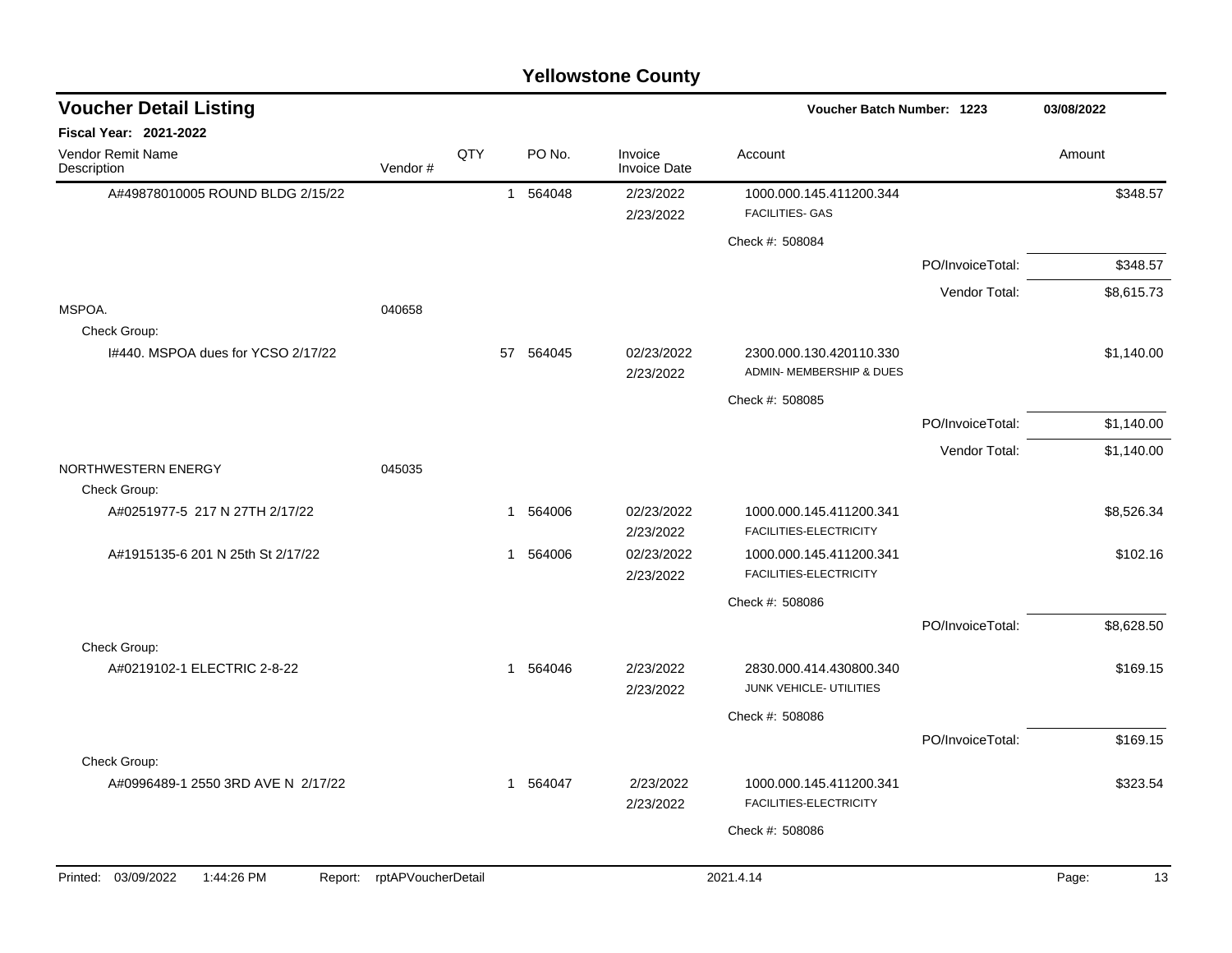| <b>Voucher Detail Listing</b>                                                                               |                    |     |          |                                | Voucher Batch Number: 1223                                    |                  | 03/08/2022  |
|-------------------------------------------------------------------------------------------------------------|--------------------|-----|----------|--------------------------------|---------------------------------------------------------------|------------------|-------------|
| <b>Fiscal Year: 2021-2022</b>                                                                               |                    |     |          |                                |                                                               |                  |             |
| Vendor Remit Name<br>Description                                                                            | Vendor#            | QTY | PO No.   | Invoice<br><b>Invoice Date</b> | Account                                                       |                  | Amount      |
|                                                                                                             |                    |     |          |                                |                                                               | PO/InvoiceTotal: | \$323.54    |
|                                                                                                             |                    |     |          |                                |                                                               | Vendor Total:    | \$9,121.19  |
| <b>PACE</b>                                                                                                 |                    |     |          |                                |                                                               |                  |             |
| Check Group:                                                                                                |                    |     |          |                                |                                                               |                  |             |
| 1#8312338 NUTTING DRAIN CCTB INSPECTION 2/18/22                                                             |                    |     | 1 564055 | 02/23/2022                     | 7264.000.000.021210.000                                       |                  | \$175.00    |
|                                                                                                             |                    |     |          | 2/23/2022                      | NUTTING DRAIN DUE TO SPECIAL DISTRICTS                        |                  |             |
| 1#8312338 NUTTING DRAIN CULVERT CLEANING<br>2/18/22                                                         |                    |     | 1 564055 | 02/23/2022                     | 7264.000.000.021210.000                                       |                  | \$3,800.00  |
|                                                                                                             |                    |     |          | 2/23/2022                      | NUTTING DRAIN DUE TO SPECIAL DISTRICTS                        |                  |             |
| 1#8312338 NUTTING DRAIN EQUIP PKG FOR<br>CLEANING 2/18/22                                                   |                    |     | 1 564055 | 02/23/2022                     | 7264.000.000.021210.000                                       |                  | \$2,464.59  |
|                                                                                                             |                    |     |          | 2/23/2022                      | NUTTING DRAIN DUE TO SPECIAL DISTRICTS                        |                  |             |
|                                                                                                             |                    |     |          |                                | Check #: 508087                                               |                  |             |
|                                                                                                             |                    |     |          |                                |                                                               | PO/InvoiceTotal: | \$6,439.59  |
|                                                                                                             |                    |     |          |                                |                                                               | Vendor Total:    | \$6,439.59  |
| POE, JON                                                                                                    |                    |     |          |                                |                                                               |                  |             |
| Check Group:                                                                                                |                    |     |          |                                |                                                               |                  |             |
| Meals for MP while attending class in San Antonio, TX<br>03/07-03/11/22 5 breakfast, 5 lunch, and 4 dinner. |                    |     | 1 564052 | 02/23/2022                     | 2300.000.130.420110.370                                       |                  | \$227.00    |
|                                                                                                             |                    |     |          | 2/23/2022                      | <b>ADMIN-TRAVEL</b>                                           |                  |             |
|                                                                                                             |                    |     |          |                                | Check #: 508088                                               |                  |             |
|                                                                                                             |                    |     |          |                                |                                                               | PO/InvoiceTotal: | \$227.00    |
|                                                                                                             |                    |     |          |                                |                                                               | Vendor Total:    | \$227.00    |
| <b>RUBBER STAMP SHOP</b>                                                                                    | 005420             |     |          |                                |                                                               |                  |             |
| Check Group:                                                                                                |                    |     |          |                                |                                                               |                  |             |
| I#220237 NOTARY SEAL T REITZ 2/22/22                                                                        |                    |     | 1 564041 | 02/23/2022<br>2/23/2022        | 1000.000.102.410940.350<br>CLERK & REC- PROFESSIONAL SERVICES |                  | \$25.00     |
|                                                                                                             |                    |     |          |                                | Check #: 508089                                               |                  |             |
|                                                                                                             |                    |     |          |                                |                                                               | PO/InvoiceTotal: | \$25.00     |
|                                                                                                             |                    |     |          |                                |                                                               | Vendor Total:    | \$25.00     |
| SKINNER'S WHITE WOLF TOWING, LLC                                                                            |                    |     |          |                                |                                                               |                  |             |
| Printed: 03/09/2022<br>1:44:26 PM<br>Report:                                                                | rptAPVoucherDetail |     |          |                                | 2021.4.14                                                     |                  | 14<br>Page: |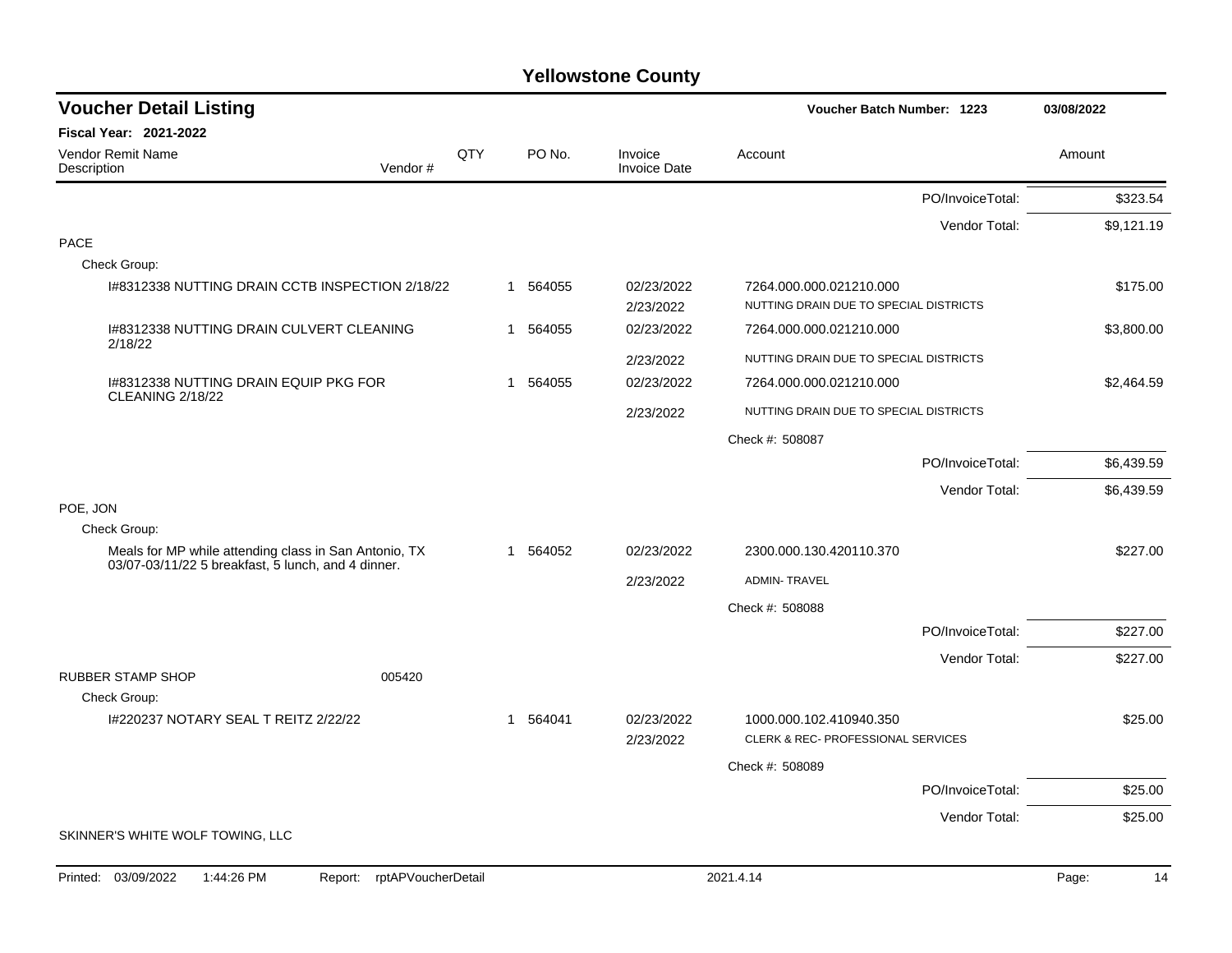| <b>Voucher Detail Listing</b>                                    |         |     |                        |                                | <b>Voucher Batch Number: 1223</b>                               | 03/08/2022   |
|------------------------------------------------------------------|---------|-----|------------------------|--------------------------------|-----------------------------------------------------------------|--------------|
| <b>Fiscal Year: 2021-2022</b>                                    |         |     |                        |                                |                                                                 |              |
| <b>Vendor Remit Name</b><br>Description                          | Vendor# | QTY | PO No.                 | Invoice<br><b>Invoice Date</b> | Account                                                         | Amount       |
| Check Group:                                                     |         |     |                        |                                |                                                                 |              |
| Claim #22-22; Tow bill for transport officer vehicle             |         |     | 564036<br>$\mathbf{1}$ | 02/23/2022<br>2/23/2022        | 2190.000.429.510200.751<br>DEFENSE COSTS- AUTO COLLISION & COMP | \$323.00     |
|                                                                  |         |     |                        |                                | Check #: 508090                                                 |              |
|                                                                  |         |     |                        |                                | PO/InvoiceTotal:                                                | \$323.00     |
|                                                                  |         |     |                        |                                | Vendor Total:                                                   | \$323.00     |
| ST OF MT MISC TAX DIV                                            | 011099  |     |                        |                                |                                                                 |              |
| Check Group:                                                     |         |     |                        |                                |                                                                 |              |
| 1% MT GRT - Cavin Engel Concrete LLC - YCDF Site<br>Improvements |         |     | 564039<br>$\mathbf 1$  | 02/23/22                       | 4050.000.599.420110.920                                         | \$56.90      |
|                                                                  |         |     |                        | 2/23/2022                      | SHERIFF- CAPITAL OUTLAY/ BUILDING                               |              |
|                                                                  |         |     |                        |                                | Check #: 508091                                                 |              |
|                                                                  |         |     |                        |                                | PO/InvoiceTotal:                                                | \$56.90      |
|                                                                  |         |     |                        |                                | Vendor Total:                                                   | \$56.90      |
| SUMMIT FOOD SERVICE, LLC                                         |         |     |                        |                                |                                                                 |              |
| Check Group:                                                     |         |     |                        |                                |                                                                 |              |
| I#CRM0000000467 11/21 HAIRCUTS                                   |         |     | 564000<br>1            | 2/23/2022                      | 2300.000.136.420200.223                                         | (\$1,335.00) |
|                                                                  |         |     |                        | 2/23/2022                      | DETENTION- FOOD                                                 |              |
| I#CRM0000000468 CRIDIT HAIRCUTS 12/21                            |         |     | 564000<br>1            | 2/23/2022                      | 2300.000.136.420200.223                                         | (\$1,215.00) |
|                                                                  |         |     |                        | 2/23/2022                      | DETENTION- FOOD                                                 |              |
| 1#2000135543 PASS THRU CHARGE BACKS                              |         |     | 564000<br>1            | 2/23/2022                      | 2300.000.136.420200.223                                         | \$3,530.74   |
|                                                                  |         |     |                        | 2/23/2022                      | DETENTION- FOOD                                                 |              |
| I#2000135568 HAIRCUTS                                            |         |     | 564000<br>1            | 2/23/2022                      | 2300.000.136.420200.220                                         | \$173.08     |
|                                                                  |         |     |                        | 2/23/2022                      | DETENTION- OPERATING SUPPLIES                                   |              |
| I#2000135568 COMMISARRY                                          |         |     | 564000<br>1            | 2/23/2022                      | 2300.000.136.420200.220                                         | \$41,848.63  |
|                                                                  |         |     |                        | 2/23/2022                      | DETENTION- OPERATING SUPPLIES                                   |              |
| I#2000135569 INDIGENT                                            |         | 1   | 564000                 | 2/23/2022                      | 2300.000.136.420200.220                                         | \$4,836.22   |
|                                                                  |         |     |                        | 2/23/2022                      | DETENTION- OPERATING SUPPLIES                                   |              |
| I#2000135543 INMATE BREAKFAST                                    |         |     | 1 564000               | 2/23/2022                      | 2300.000.136.420200.223                                         | \$19,991.59  |
|                                                                  |         |     |                        | 2/23/2022                      | DETENTION- FOOD                                                 |              |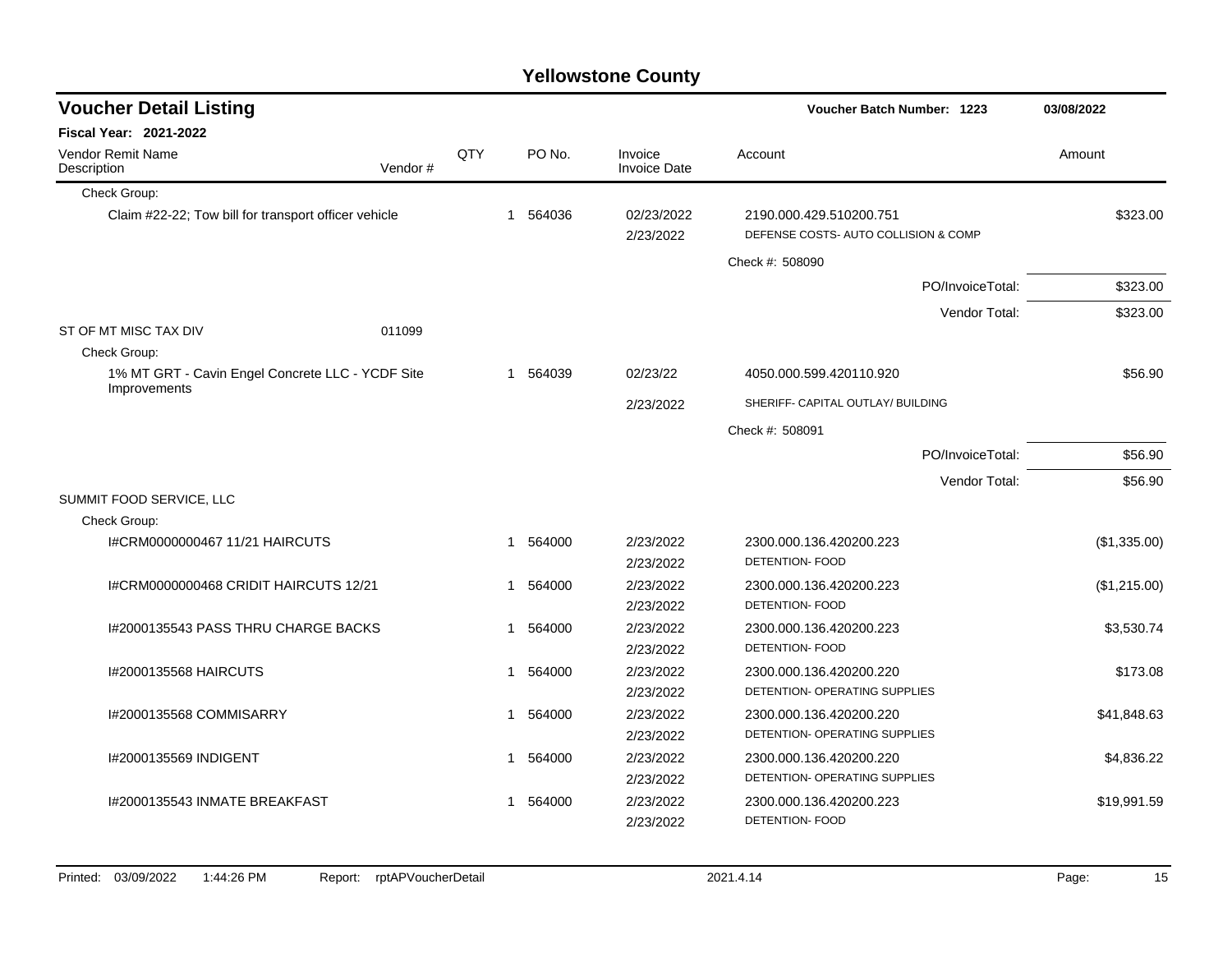| <b>Yellowstone County</b>                                          |     |                        |                                |                                                              |              |  |  |  |  |
|--------------------------------------------------------------------|-----|------------------------|--------------------------------|--------------------------------------------------------------|--------------|--|--|--|--|
| <b>Voucher Detail Listing</b>                                      |     |                        |                                | <b>Voucher Batch Number: 1223</b>                            | 03/08/2022   |  |  |  |  |
| Fiscal Year: 2021-2022                                             |     |                        |                                |                                                              |              |  |  |  |  |
| Vendor Remit Name<br>Vendor#<br>Description                        | QTY | PO No.                 | Invoice<br><b>Invoice Date</b> | Account                                                      | Amount       |  |  |  |  |
| I#2000135543 INMATE LUNCH                                          |     | 564000<br>$\mathbf{1}$ | 2/23/2022<br>2/23/2022         | 2300.000.136.420200.223<br>DETENTION- FOOD                   | \$19,979.35  |  |  |  |  |
| I#2000135543 INMATE DINNER                                         |     | 564000<br>1            | 2/23/2022<br>2/23/2022         | 2300.000.136.420200.223<br><b>DETENTION- FOOD</b>            | \$20,759.04  |  |  |  |  |
| I#2000135543 STAFF MEALS                                           |     | 1 564000               | 2/23/2022<br>2/23/2022         | 2300.000.136.420200.223<br><b>DETENTION- FOOD</b>            | \$59.70      |  |  |  |  |
|                                                                    |     |                        |                                | Check #: 508092                                              |              |  |  |  |  |
| Check Group:                                                       |     |                        |                                | PO/InvoiceTotal:                                             | \$108,628.35 |  |  |  |  |
| 1#2000130247 HAIRCUTS 11/30/21                                     |     | 564032<br>1            | 02/23/2022<br>2/23/2022        | 2300.000.136.420200.220<br>DETENTION- OPERATING SUPPLIES     | \$60.00      |  |  |  |  |
| I#2000130247 COMMISSARY 11/30/21                                   |     | 564032<br>-1           | 02/23/2022<br>2/23/2022        | 2300.000.136.420200.220<br>DETENTION- OPERATING SUPPLIES     | \$47,147.88  |  |  |  |  |
| I#2000130248 INDIGENT 11/30/21                                     |     | 564032<br>1            | 02/23/2022<br>2/23/2022        | 2300.000.136.420200.220<br>DETENTION- OPERATING SUPPLIES     | \$4,606.85   |  |  |  |  |
|                                                                    |     |                        |                                | Check #: 508092                                              |              |  |  |  |  |
|                                                                    |     |                        |                                | PO/InvoiceTotal:                                             | \$51,814.73  |  |  |  |  |
| TEL NET SYSTEMS INC                                                |     |                        |                                | Vendor Total:                                                | \$160,443.08 |  |  |  |  |
| Check Group:                                                       |     |                        |                                |                                                              |              |  |  |  |  |
| I#106001; Treasurer Metra Satellite Office Data Cabling            |     | 1 564037               | 02/23/2022<br>2/23/2022        | 4050.000.599.411200.920<br>GENERAL- CAPITAL OUTLAY/ BUILDING | \$3,980.00   |  |  |  |  |
|                                                                    |     |                        |                                | Check #: 508093                                              |              |  |  |  |  |
|                                                                    |     |                        |                                | PO/InvoiceTotal:                                             | \$3,980.00   |  |  |  |  |
|                                                                    |     |                        |                                | Vendor Total:                                                | \$3,980.00   |  |  |  |  |
| TRENT, DANIEL R                                                    |     |                        |                                |                                                              |              |  |  |  |  |
| Check Group:                                                       |     |                        |                                |                                                              |              |  |  |  |  |
| BFLW REPL CK #921955 (JURY SVC 1/20-21/21)                         |     | 1 564057               | 02/23/2022<br>2/23/2022        | 7915.000.000.020110.000<br>OLD WARRANTS - WARRANTS PAYABLE   | \$52.24      |  |  |  |  |
|                                                                    |     |                        |                                | Check #: 508094                                              |              |  |  |  |  |
| 1:44:26 PM<br>rptAPVoucherDetail<br>Printed: 03/09/2022<br>Report: |     |                        |                                | 2021.4.14                                                    | Page:<br>16  |  |  |  |  |